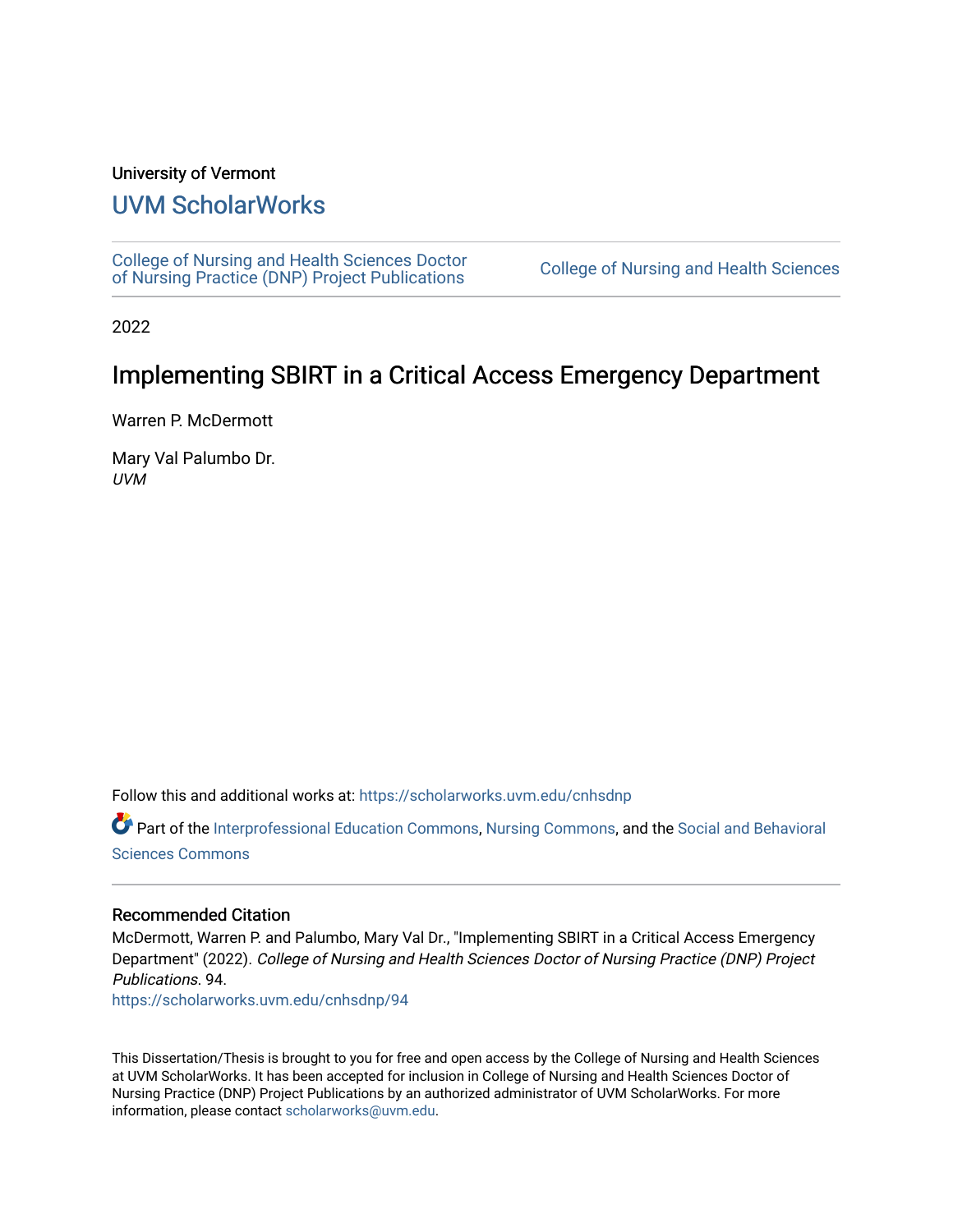### **Implementing SBIRT in a Critical Access Emergency Department**

### **Warren McDermott, DNPc, RN**

**University of Vermont**

**May 3, 2022**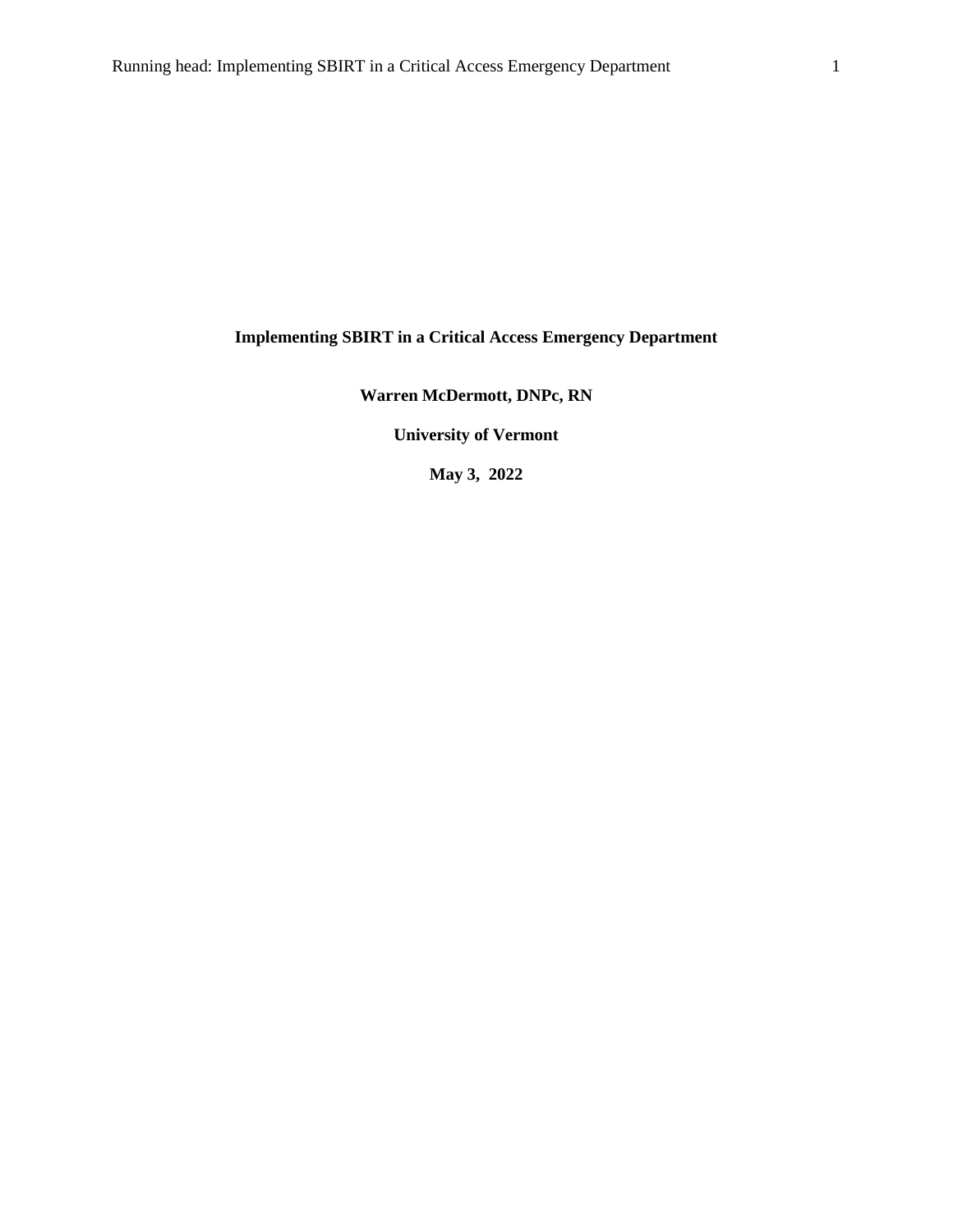#### Abstract

Universal screening and brief intervention with referral to treatment (SBIRT) has become best practice for emergency departments (EDs) over the last two decades. For many patients the ED may be their primary contact with the healthcare system. Given the prevalence of alcohol use and the subsequent health impacts of drinking, EDs are well positioned to be on the front line of screening for risky drinking. The available literature is clear in its consensus that universal screening for alcohol use in the ED is critical to identifying people at high risk for drinking and improving health outcomes.

#### *Aims*

This project aimed to implement an SBIRT process in a critical access ED. To achieve this global aim, the project team developed an SBIRT process and educated nurses and providers on its use in the department.

#### *Methods*

The project team performed a two-month retrospective chart review to determine the baseline rate of alcohol screening in the department. Patients younger than 13, critically ill, or unable to answer screener questions were excluded from the chart review. Unit nurses and providers were educated on use of SBIRT with various modalities. Staff were given surveys to complete before and after the educational materials were distributed to assess their knowledgebase. After implementation, a two-month chart review measured staff usage of the new SBIRT process.

#### *Results*

Over the two-month implementation period, the percentage of patients in the ED screened for alcohol use increased from an average of sixty-five percent before the intervention to seventy-nine percent after.

#### *Conclusions*

Increased alcohol screening for patients in a critical access ED is possible with the necessary education and buy in from clinical staff. Although nurses accepted the premise and importance of screening based on survey results, they were not likely to use screener tools that were new and/or inconvenient. The existing electronic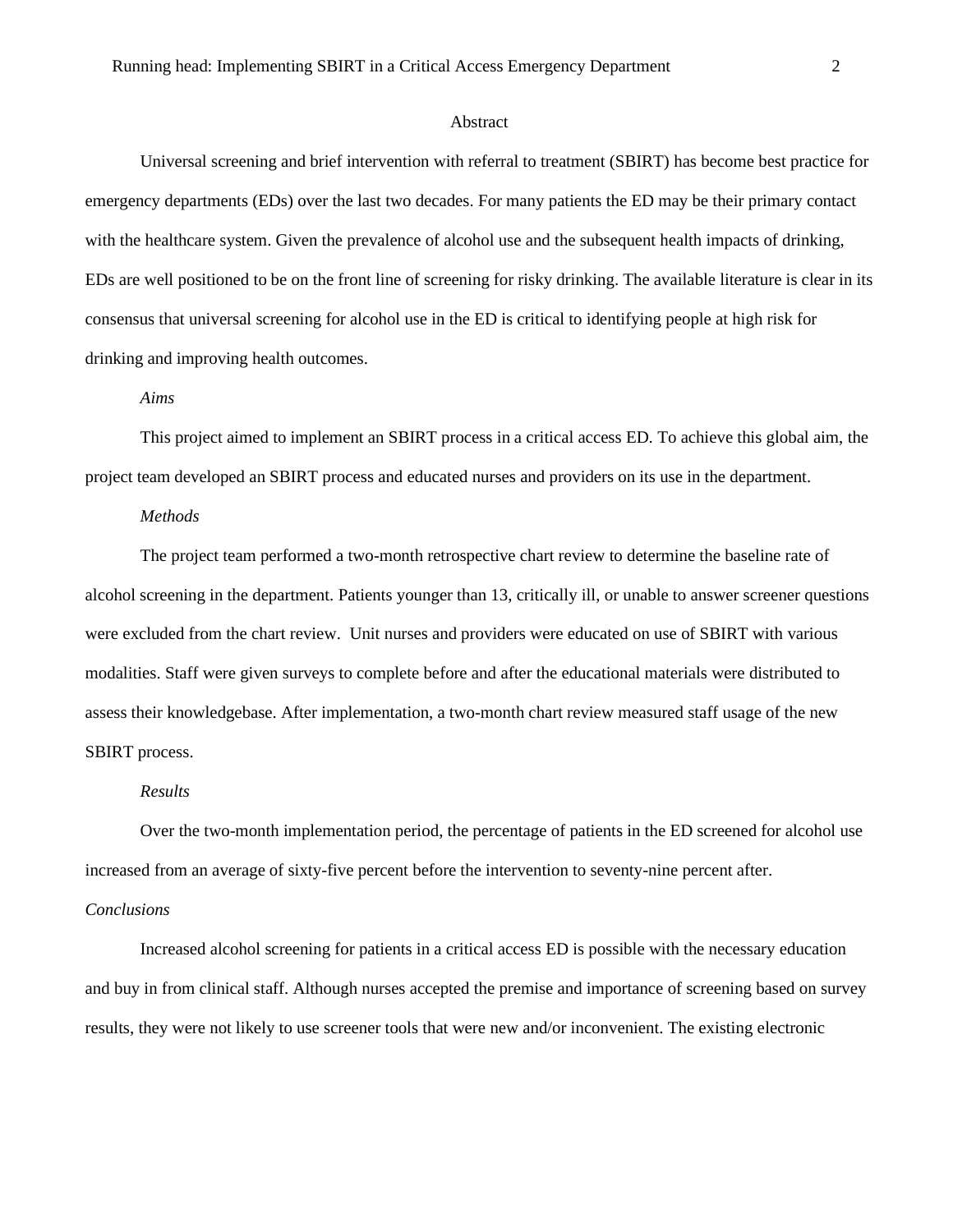screener tool was widely preferred to the newer, paper AUDIT C tool. Embedding the new screener tool in the electronic chart may be a way to increase convenience and therefore its adoption.

Keywords: Nursing intervention, SBIRT, alcohol use disorder, quality improvement, emergency department alcohol screening.

#### Introduction

In the United States, an estimated 2.5 million emergency department (ED) visits each year are directly related to alcohol use (Hawk, 2018). This statistic does not account for the patients with alcohol use disorder (AUD) who present to the ED for complaints unrelated to alcohol. Emergency departments often function as a frontline of care for many adults who may not have access to primary care or are uninsured. Because of the ED's unique function as a frontline center for care, there is much potential to implement primary prevention for AUD. Primary prevention of AUD is often accomplished using a screening and brief intervention with referral to treatment (SBIRT) model. The screening and brief intervention with referral to treatment protocol has been used in emergency departments in many hospitals over the past two decades with promising results. When successfully implemented, the SBIRT has the potential to reduce hazardous alcohol use and prevent future ED visits (Hawk, 2018). Although the SBIRT model includes referral to treatment, even the implementation of just the screening and brief intervention has been shown to be effective at reducing hazardous alcohol use (Loon et al., 2017). The benefit of the SBIRT is that it is designed to be a brief and efficient intervention that can be implemented in busy environments where staff have limited time.

#### Problem Description

It is estimated that 40 million Americans meet the criteria for heavy alcohol drinking (Love, 2008). As many as one in seven emergency department patients report heavy alcohol use (Fernandez et al., 2018). Alcohol use is very prevalent in the United States, and it is the direct and indirect cause of much morbidity. Barata et al.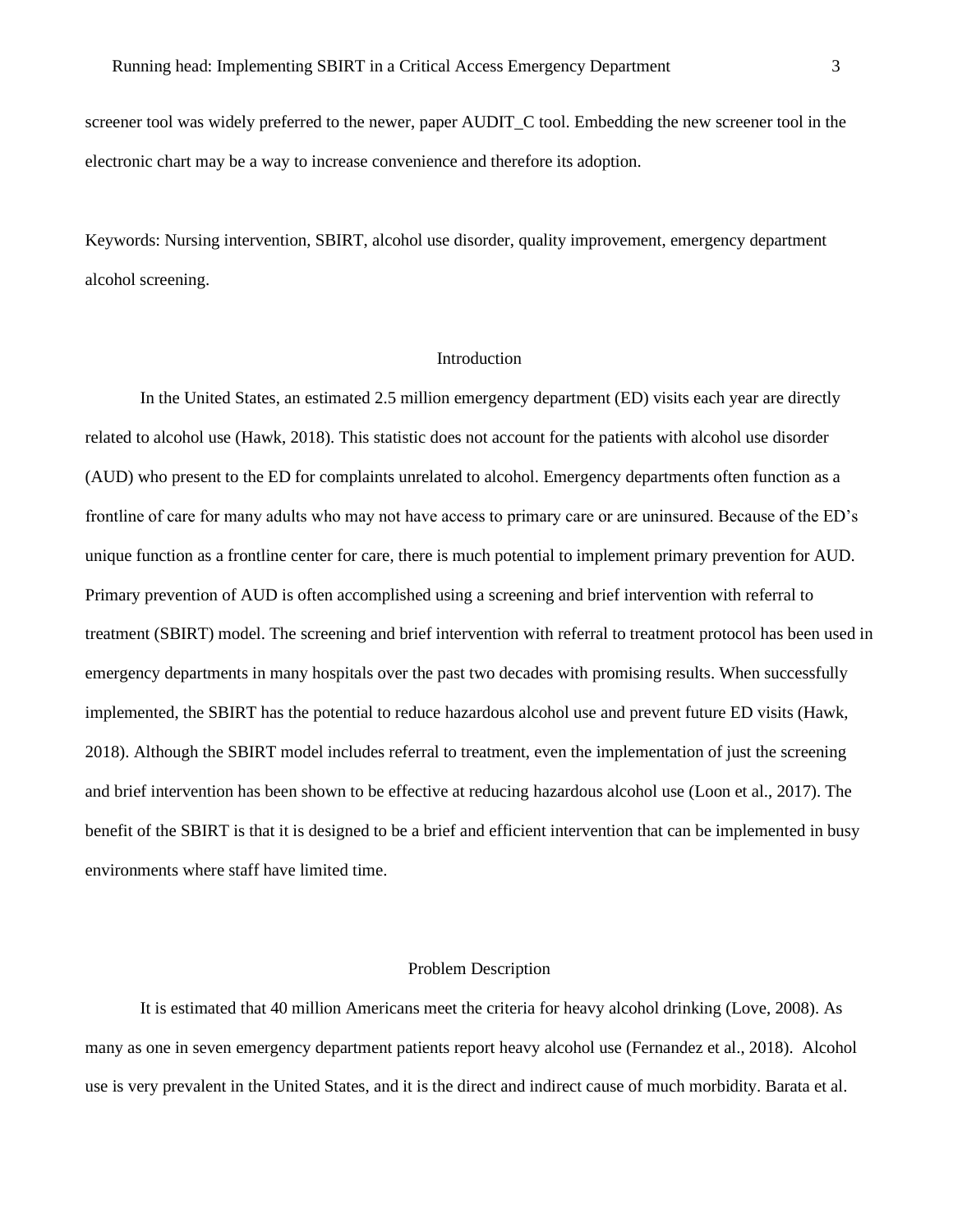(2017) report that heavy drinking is the fourth leading cause of preventable death in the United States. Hazardous alcohol use is currently defined as more than 14 drinks per week for men or seven drinks per week for women, or more than four drinks per day for men and three drinks per day for women (Alcohol Research Group, 2015). According to the National Alcohol Survey, 11% of men and 5% of women in the United States drink more than the levels established above (Alcohol Research Group, 2015).

The project implementation ED is located in Addison County, Vermont. In Addison County, 64% of people report having consumed alcohol in the last month. This is well above the national average of 53% (Vermont Department of Health, 2018). According to the AUDIT-C screening tool definition of heavy drinking, 12% of Addison County residents report heavy drinking, which is double the US national average of six percent (Vermont Department of Health, 2018). Based on this data, residents in Addison County are statistically at much higher risk for alcohol misuse.

Emergency departments often act as the only contact or entry point with the healthcare system for many adults in the US. There is an enormous opportunity for EDs to be a point of contact and intervention for people with alcohol use disorder (AUD). When emergency departments take advantage of this role by doing primary prevention, they can greatly impact patient outcomes and reduce associated long term healthcare costs (Hawk, 2018).

Currently, the project site emergency department does not consistently screen patients for alcohol use disorder (AUD). The current approach for intervention at the project implementation site is to intervene with patients who present as intoxicated or are explicitly seeking help with detox and withdrawal. In short, the current ED practice is to only intervene if alcohol is directly related to the visit itself. Interventions are nurse and provider dependent and there is no standardized alcohol screening tool currently in use. Similarly, providers do not use a standardized method for intervention for AUD. By implementing a standard, universal screening tool and procedure for brief intervention and referral to treatment (BIRT), there is an opportunity to reduce alcohol related morbidity and promote patient health. Screening all adult patients using a validated screening tool such as the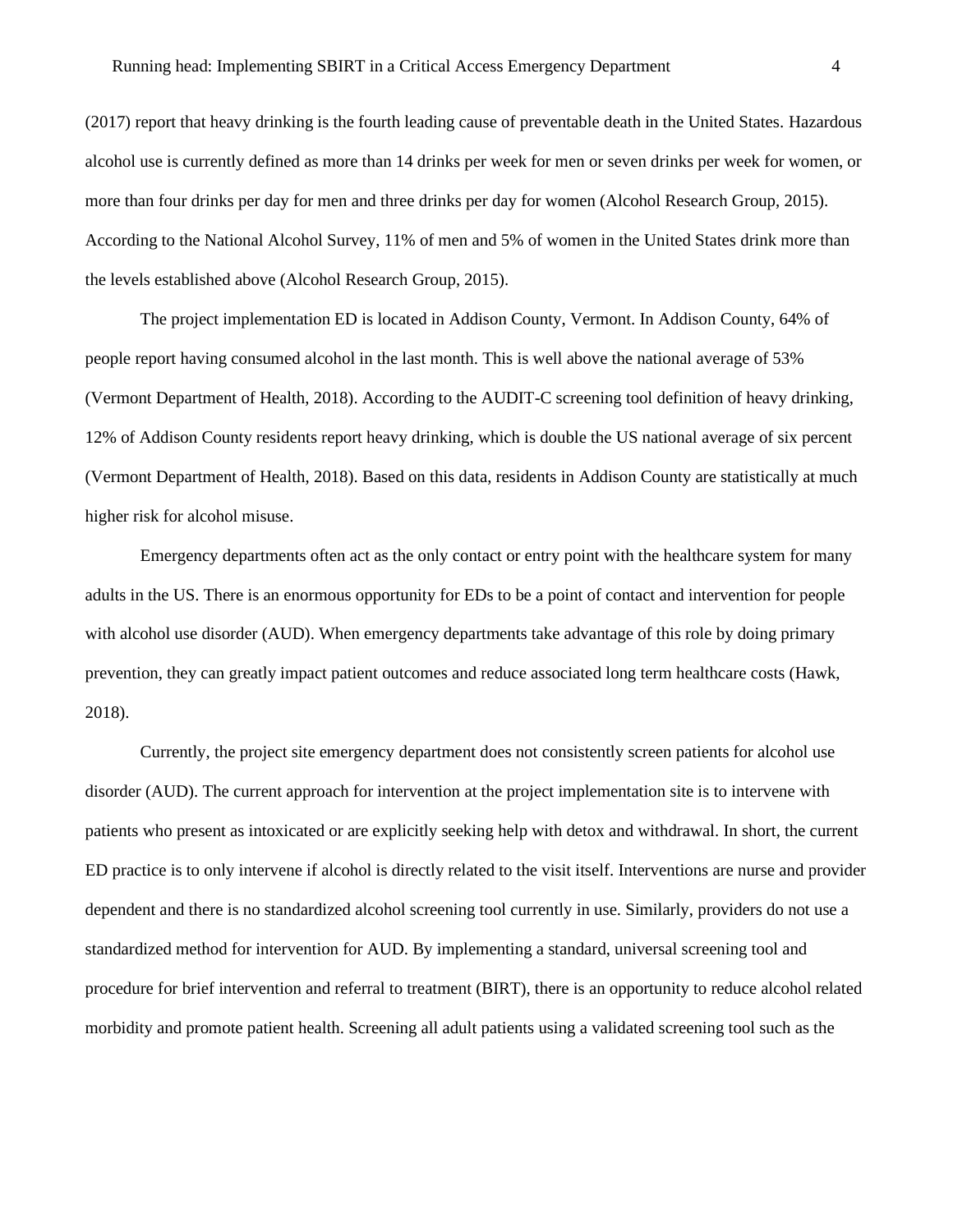AUDIT-C and providing a brief intervention to those found to be at-risk for alcohol use disorder is considered best practice (Bacidore et al., 2017).

#### Available Knowledge

Alcohol screening programs in the emergency department setting have major implications for patient alcohol consumption and overall long-term healthcare costs (Hawk, 2018). SBIRT style interventions have been shown to be very effective at reducing alcohol risk levels as measured by AUDIT-C scores of patients screened in the emergency department (Barata et al., 2017).

#### *Screening*

There are many screening tools available for alcohol use however, the AUDIT-C tool is the most commonly used in studies of SBIRT in the emergency department setting (Bacidore et al., 2017). This tool is favored in ED settings because it is a very quick screener for staff to implement. The AUDIT-C tool is a short version of the more extensive AUDIT screener. The AUDIT-C tool is comprised of three questions that ask about weekly alcohol use, daily average use, and maximum daily use (US Department of Veterans Affairs, 2020). The tool is quick to use and identifies patients as either at-risk or not at-risk; a male score greater than 4 or a female score greater than 3 qualifies as hazardous drinking. If patients answer "no" to using alcohol at all, the interviewer can simply move on to other triage questions. The utility of screening patients at triage is to determine which patients can benefit from an intervention.

#### *Brief Intervention*

According to current evidence, patients who screen positive for hazardous drinking with the AUDIT-C tool should receive a brief intervention from ED staff (Bacidore et al., 2017). The brief intervention part of SBIRT is usually done using principals of Motivational Interviewing (MI) (Barata et al., 2017).

The core principals of MI are:

"1. Asking for permission to discuss alcohol use.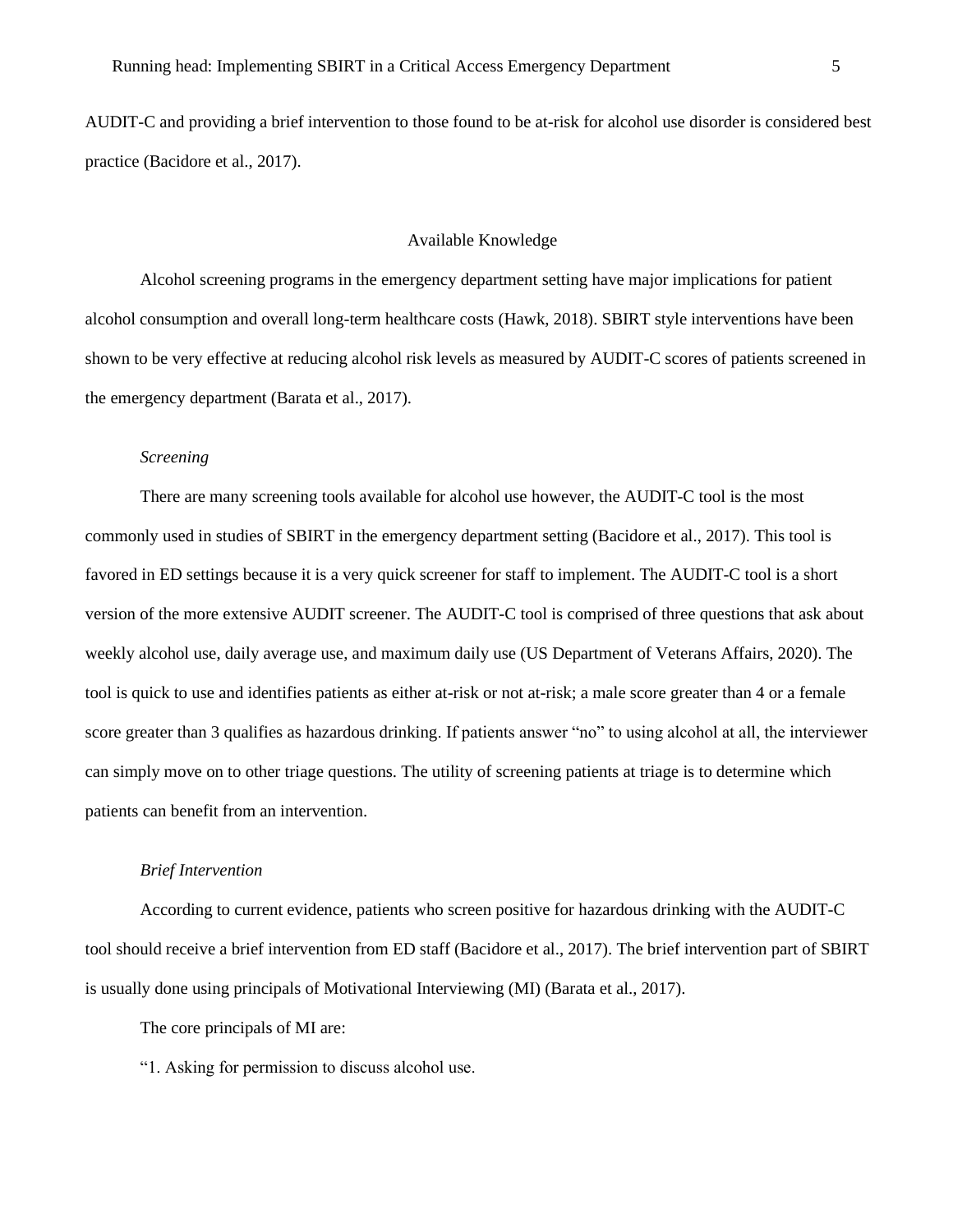2. Providing feedback on current drinking and consequences.

3. Assessing readiness to change.

4. Providing options to help with behavioral changes and assisting in obtaining appointments or placements if desired." (Barata et al., 2017).

 The brief motivational interview can take as little as 10 minutes in an ED setting (Bernstein et al., 2009). Successful implementation of SBIRT programs in EDs has shown significant reductions in patient alcohol use as evidenced by repeat AUDIT-C or other screening scores (Barata et al., 2017). Barata et al. reviewed 35 separate studies in a systematic review and found an overall 37% reduction in alcohol use among adult ED patients who received SBIRT. Van Loon et al., (2017) had very similar results in a randomized controlled trial in the Netherlands with a 35% of intervention patients either reducing or stopping alcohol consumption three months after their brief intervention. Overall reduction in alcohol consumption is not the only potential benefit of SBIRT programs; this type of intervention has cost saving potential as well. Pringle et al. (2018) conducted a retrospective study of total healthcare costs before and after an SBIRT intervention and found a 21% reduction in costs. This same study found that patients who receive a brief intervention in the ER had a 3.3% reduction in future ED visits for up to three years and a 4.1% reduction for inpatient stays (Pringle et al, 2018).

Two interventions are part of best practice for alcohol screening and intervention according to a systematic review by Barata et al., 2017; first, screening for alcohol use and second, a brief intervention, usually in the form of a motivational interview. Even if the intervention does not include referral to treatment, patients who receive Motivational Interviewing related to alcohol use in the ED are likely to drink less and have fewer negative outcomes as a result of alcohol use in the months after their visit (van Loon et al., 2017). In a study conducted in the Netherlands 35% of participants had lower AUDIT- C scores after receiving a motivational interview in the ED 3 months post visit (van Loon et al., 2017).

Although SBIRT traditionally refers to three steps - screening, intervention, and referral - several studies have shown the efficacy of just screening as a successful intervention for reducing alcohol use (van Loon et al., 2017). These authors found that patients who screened positive and never received their brief intervention still had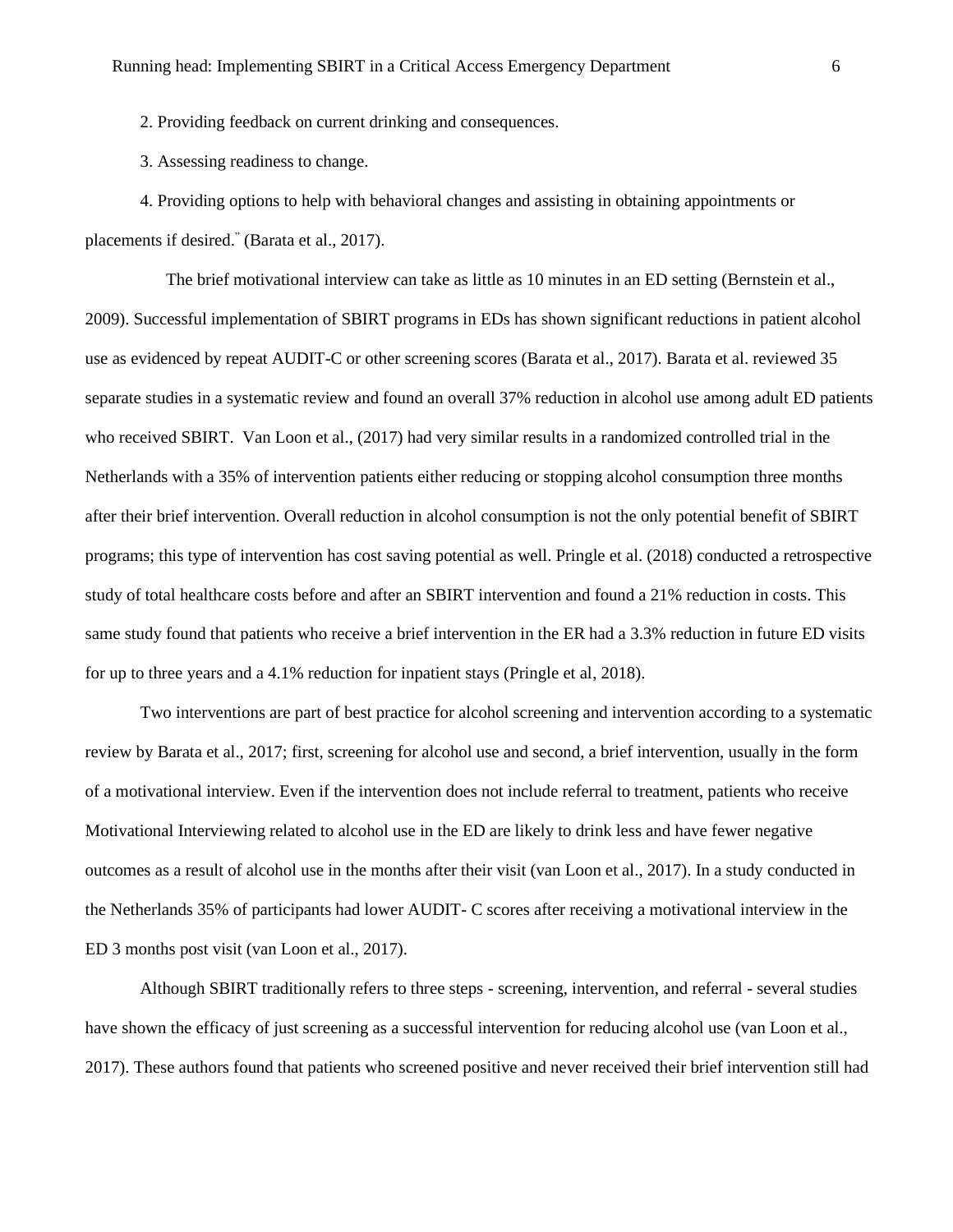reductions in alcohol misuse three months later (van Loon et al., 2017). Merchant et al. (2017) found that the alcohol screening tool alone was enough of an intervention to reflect noticeable alcohol use reductions in patients three months after the ED discharge. This finding suggests that even having a patient consider their alcohol consumption via a screener tool can promote change.

Most of the available evidence supporting SBIRT involves ED staff delivering screener questions; however, some research has investigated the possibility of self-administered computerized screening. Selfadministered computerized screener tools have an important potential role in the ED setting because of time constraints on staff. Several studies have compared the efficacy of both human intervention and computerized intervention and saw reductions in patient AUDIT-C scores up to a year out from a patient engaging with a selfadministered computerized intervention (Fernandez et al., 2019).

There are many potential barriers to implementation of SBIRT programs in the ED setting but perhaps the most frequently cited barrier is time (Fernandez et al., 2019). Despite the time constraints in a busy unit, many EDs have implemented SBIRT protocols successfully and measured positive outcomes among the target population of patients.

#### Rationale

Over the last decade universal alcohol screening for adults has steadily become best practice in the emergency department setting (Bacidore, 2020). Currently there is no routine screening for alcohol use in the project setting. The project setting is an emergency department in Addison County, Vermont. Addison County has a significantly higher rate of hazardous drinking than the national average (Vermont Department of Health, 2018). Twice as many residents in the county report heavy drinking in the last month than on the national level (Vermont Department of Health, 2018). Screening and referral to brief intervention (SBIRT) has been studied in the context of emergency departments and findings indicate this to be a useful tool for reducing absolute number of drinks consumed in the at-risk population (van Loon et al., 2017).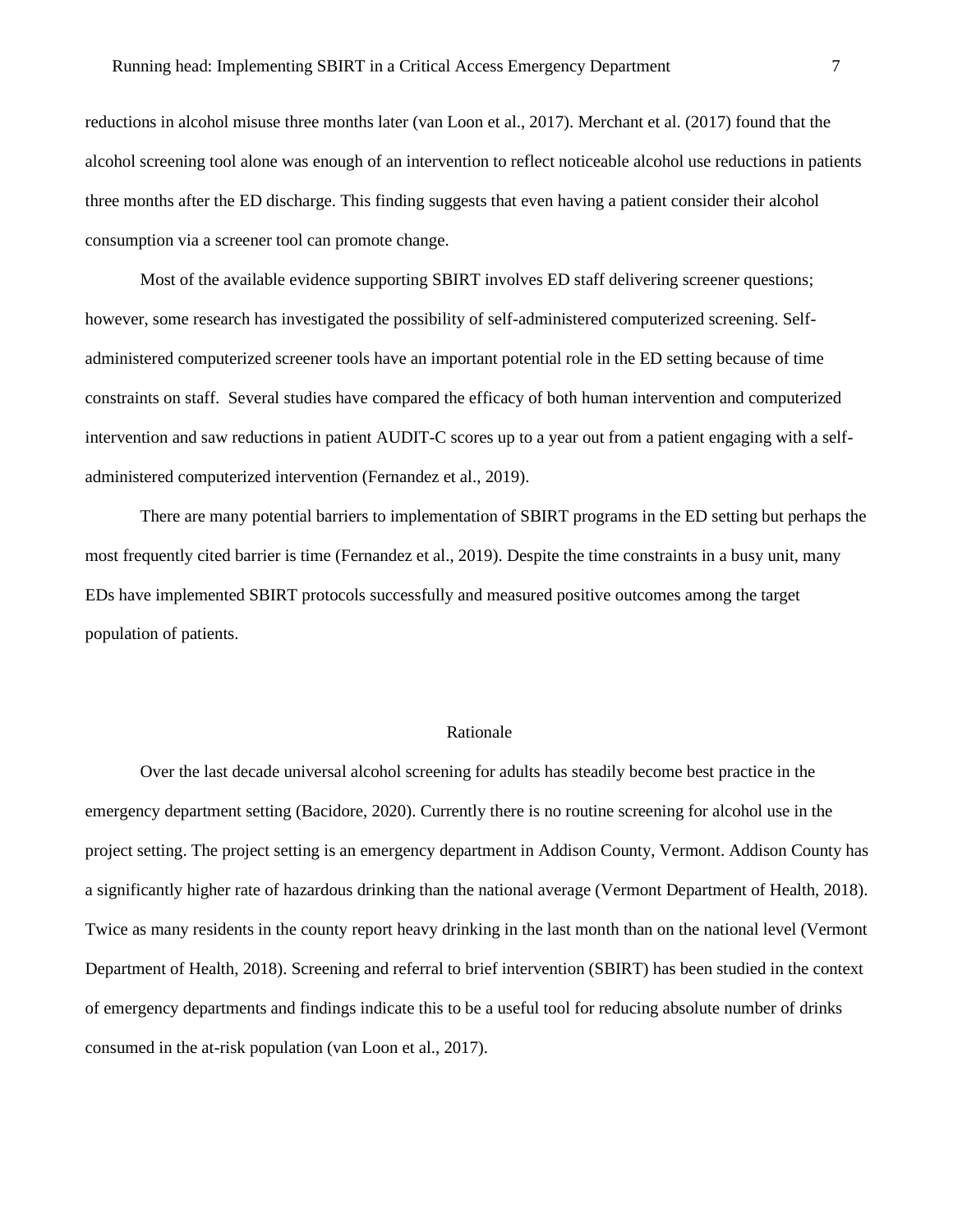#### Conceptual Model

Lewin's change theory will be used as a model of change for emergency department staff implementation of screening and brief intervention with referral to treatment (SBIRT) protocol. Lewin's theory states that there are three factors effecting change: driving factors, retraining factors, and equilibrium (Petiprin, 2020).

Equilibrium occurs when driving and restraining factors are equal. Change occurs when driving factors and restraining factors are adjusted out of equilibrium. The ED is a unit that has many driving factors including staff who genuinely want to provide evidence-based care to patients. There are also restraining factors at play in this unit including limitations on nurse and provider time and acuity of patients. Patients that are a higher acuity level may be less likely to be screened during triage due to distracting injuries, altered mental status, and time constraints. A lack of comfort with Motivational Interviewing techniques is another restraining factor. This project proposes to promote driving factors and limit restraining ones in order to create the change of staff use of the SBIRT protocol.

#### Specific Aims

Aim 1: Screen and provide brief intervention to at least 60% of adult patients for alcohol use disorder in a critical access emergency department by 2022 using a combination of the AUDIT-C screening tool and Motivational Interviewing techniques as intervention.

Aim 2: Facilitate the intervention by providing an educational video outlining the screening and brief intervention (SBIRT) process, as well as its importance, for ED staff.

Aim 3: Implement nurse use of the AUDIT-C screening tool during triage to screen adult patients for alcohol use. For patients who screen positive under the national guidelines for AUDIT-C scoring, deliver a brief intervention in the form of a motivation interview.

Aim 4: Measure nurse and provider confidence in performing the SBIRT intervention using a brief fivequestion qualitative and quantitative survey.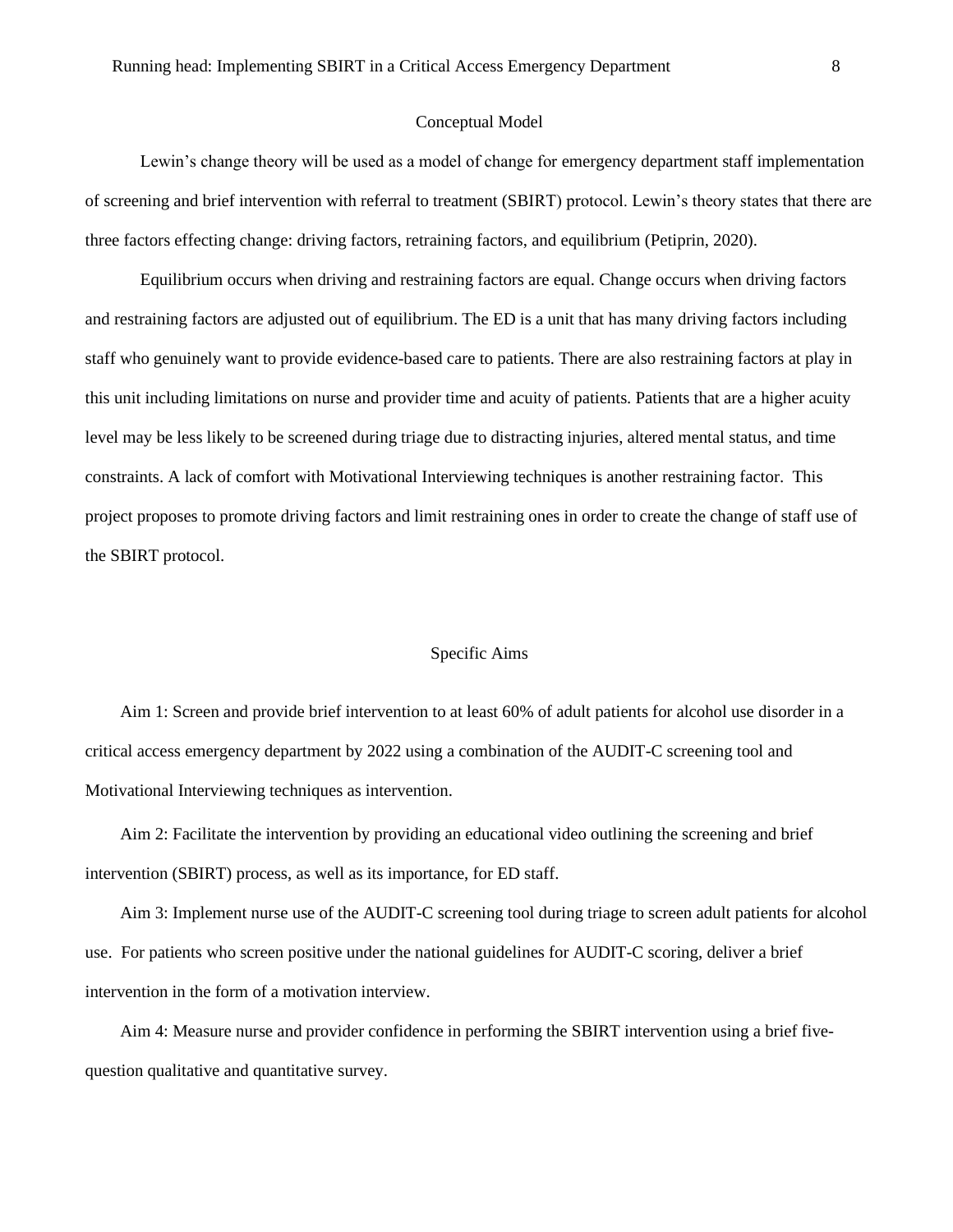#### Context

The project setting is an 11 bed, critical access emergency department in a rural college town in Vermont. The unit sees an average of 30-40 patients in a 24-hour period and is staffed by one provider (MD) and two nurses overnight and two providers and up to four nurses during the day. The community is a small college town of 8,000 residents in rural Vermont (Census Bureau, 2019). The project implementation will take place in the summer and fall of 2021.

#### Interventions

The project manager created a mandatory triage question in the electronic health record (EHR) regarding alcohol use. This mandatory question remained highlighted in the EHR until the triage nurse enters the appropriate information related to a patient's alcohol use. Any patient who reports drinking alcohol in the last month will receive a validated alcohol screening (AUDIT-C) from the triage nurse.

The project manager provided training for the use of a validated screening tool for alcohol use disorder. In this case, the validated tool was the AUDIT-C screener. AUDIT-C uses three question to determine if a patient is at risk for alcohol misuse. The screener tool was done on paper due to barriers with imbedding it into the EHR. Nurses completed the AUDIT-C tool during the triage assessment and notify providers of any patients who scored positive for hazardous drinking. Nurses also documented the AUDIT-C results in the electronic chart. A Section titled "AUDIT-C" was added to the electronic chart. The SBIRT process was targeted at patients over the age of 13 and excluded anyone who was unable to complete screening due to altered mental status, intubation, or lifethreatening injuries. Patients with an Emergency Severity Index (ESI) score higher than 3 was also excluded. Any patient who meets these exclusion criteria was not screened for alcohol use.

The project also provided training for the staff on Motivational Interviewing techniques as well as information on the effectiveness of SBIRT in improving health outcomes for patients in the ED. This education was done both over a synchronous zoom meeting, PowerPoint presentation sent to staff over email, and in person coaching on the unit. The project manager was present on unit during all shifts throughout the first week of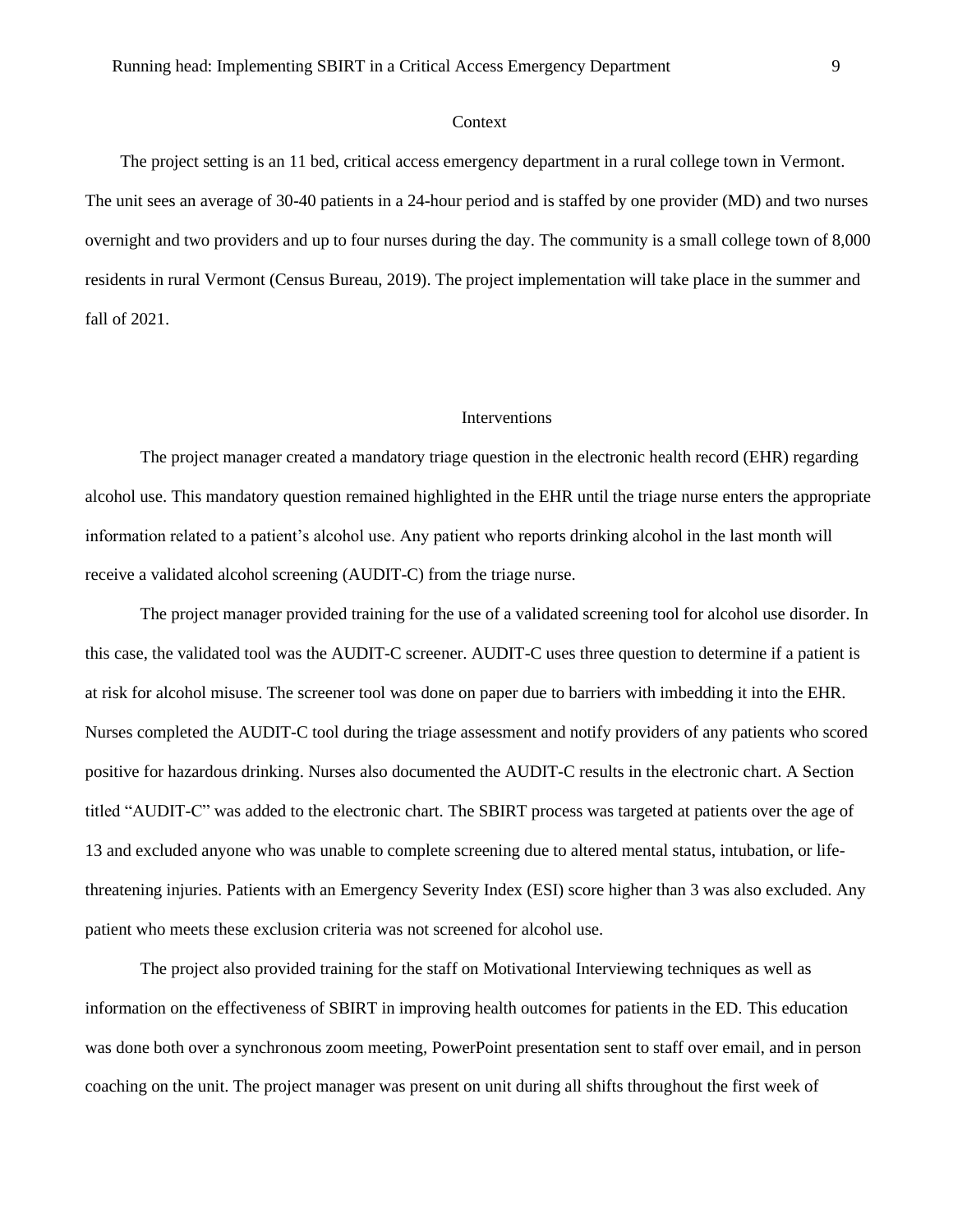implementation to educate staff and answer questions. A Motivational Interviewing quick reference sheet was provided to staff as a tool to guide interventions with patients. This tool was laminated and available in the both the nurses' station and provider's station.

If a patient screened positive for hazardous drinking (male score greater than 4, female score greater than 3) then the provider or nurse would initiate a brief intervention and referral to treatment (BIRT). Provider interventions and referrals will be documented in the EHR under the notes section. Emergency department providers referred patients who screened positive for alcohol misuse to primary care and case management for continuation of care.

#### Study of the Interventions

To assess the impact of the SBIRT intervention, the project manager used chart review to establish a preintervention baseline of patients screened for alcohol use. Ten patient charts from each week of the eight-week pre intervention period were selected for review. The eighty total charts selected were from different quarters of the twenty-four-hour day. The percentage of total patients screened during a two-month period prior to implementation of the intervention were compared to post-intervention percentage of patients screened, based on chart review. Post-intervention study used EHR chart documentation to measure both the use of the AUDIT-C screening and provider use of a brief intervention with patients who screen positive for hazardous drinking. Nurses and providers are expected to document both alcohol screening questions and use of brief intervention in the electronic chart. The actual AUDIT-C screening tool was completed on paper and stored with the patient's paper chart from that visit.

#### Measures

Measures of effectiveness of implementation were based on percentage of adult patients screened and then interviewed by a provider before discharge. Percentage of adult patients screened was calculated by reviewing data entered into the electronic chart by nurses and providers. The percentage of adults screened for alcohol use prior to the intervention was measured for two months prior to implementation and then compared to a two-month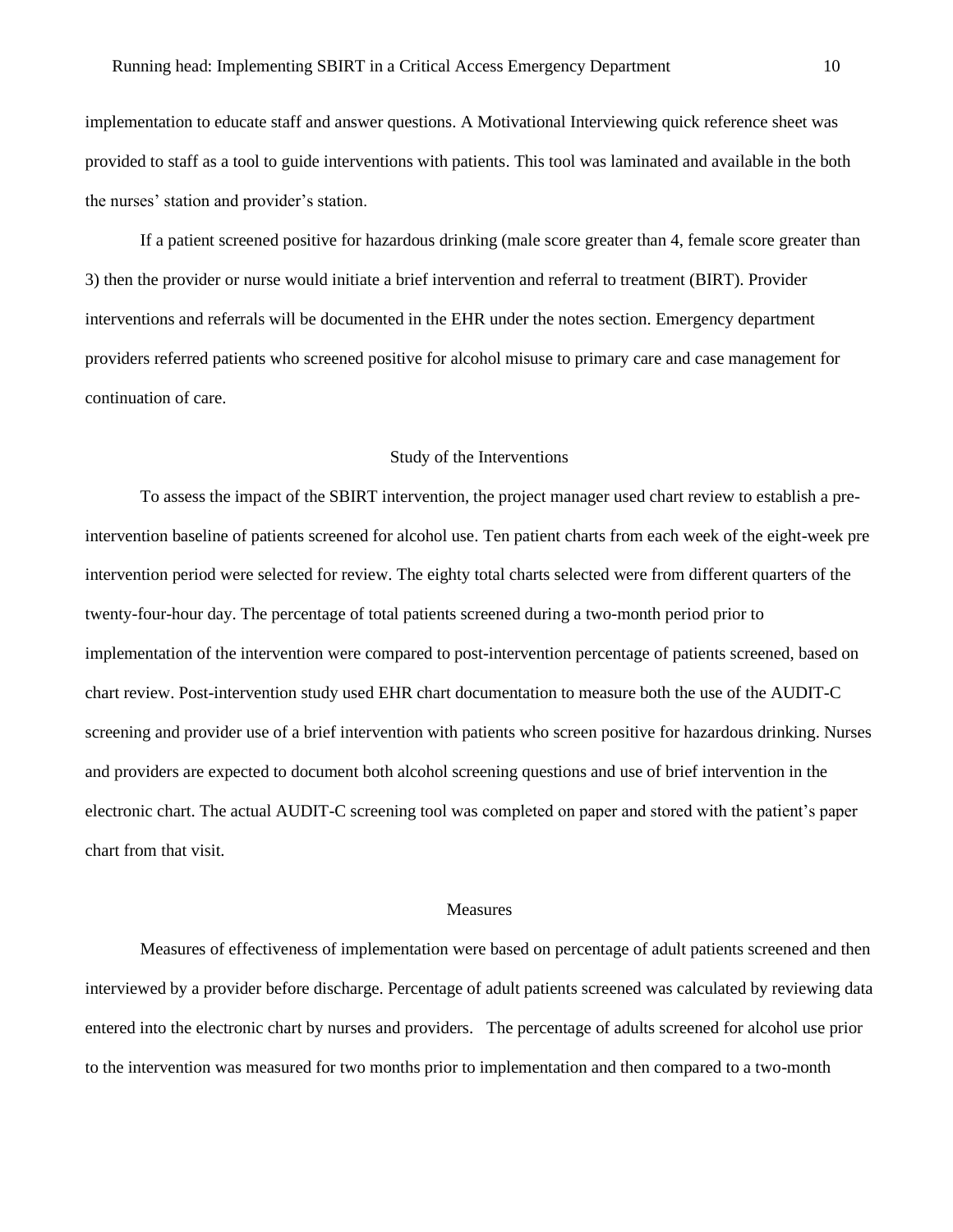period after the intervention. Ten charts were selected from each week of pre and post intervention chart review for a total of eighty pre intervention and eighty post intervention charts reviewed. In an effort to capture a representative sample, each batch of ten charts was taken from different six-hour periods throughout the twentyfour-hour day. The post-intervention chart review investigated both the number of patients screened for alcohol use and the number of patients who receive a brief intervention.

To measure staff competency and comfort with the SBIRT process, nurses and providers took a short five question survey utilizing a Likert scale. The survey had subjective questions to assess emergency department staff understanding of and comfort with the intervention. This survey was given before the staff educational material on SBIRT and then again after the intervention. Pre- and post-intervention survey results were compared to measure the effectiveness of education materials.

#### Analysis

Data analysis centered on comparing pre-intervention to post-intervention screening frequency using descriptive statistics. Pre and post intervention data was arranged in a run chart with a marker that designates the moment of intervention. This visually shows changes in the percentage of adult patients screened and those given a brief intervention. The data was broken into three categories: percentage of patients screened, daily census, and the one year ago average daily census.

Descriptive statistics and qualitative data from the staff survey questions were used to analyze staff understanding of the protocol and confidence in the use of Motivational Interviewing. The staff survey response scores will be averaged and graphed in a bar chart for each of the 5 questions. The pre-education response scores will be separated from the post-education response scores. This modality makes any changes in average responses visually apparent.

#### Ethical Considerations

This quality improvement intervention has been reviewed by the University of Vermont IRB committee and deemed to not require further approval. The project setting hospital quality committee will be consulted prior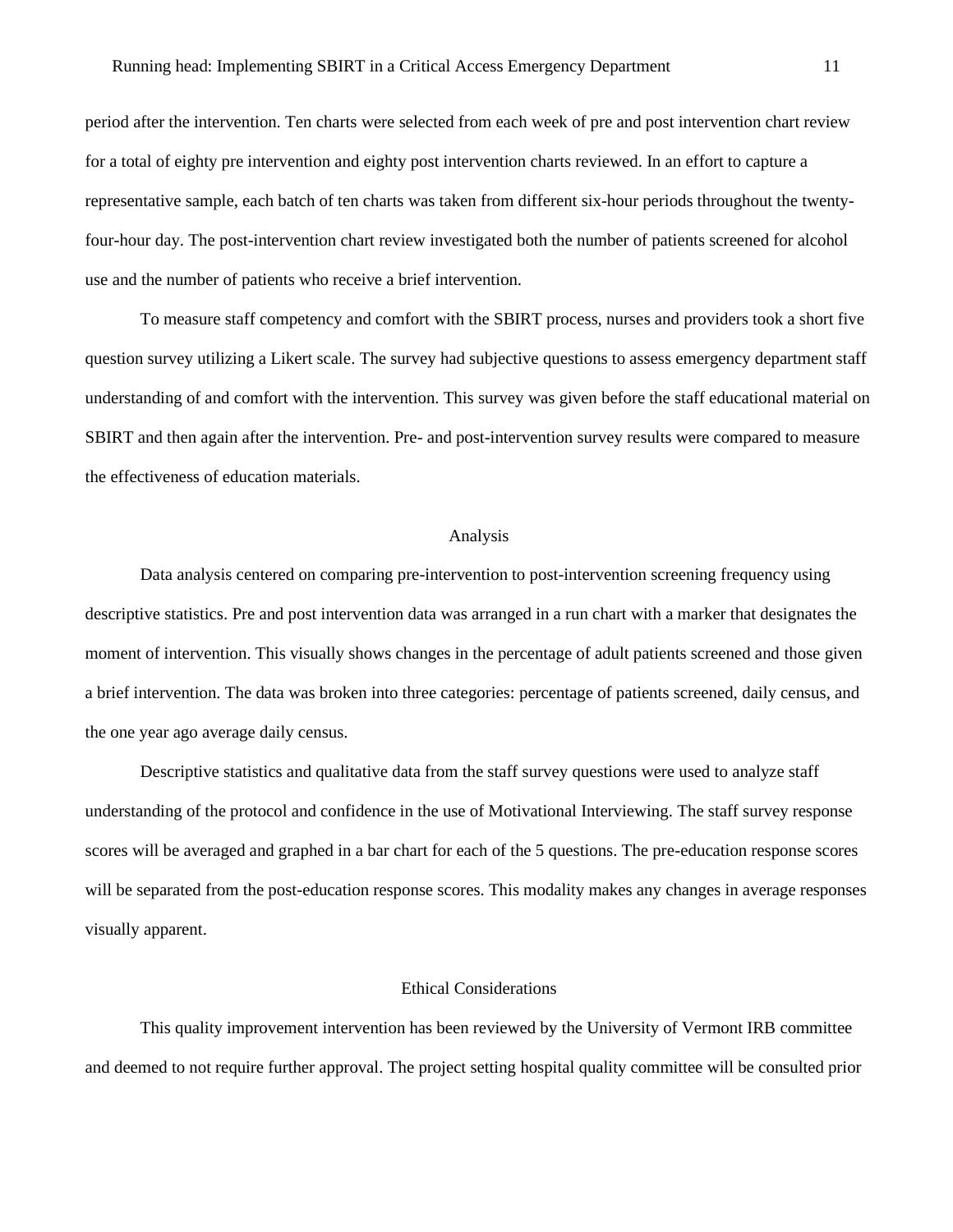to the project implementation to ensure that it follows all hospital policies. Both the emergency department medical director and the nursing supervisor are aware of this project and will be part of the planned implantation.

#### Results

The project intervention began with staff Zoom meetings in August 2020 with nurses and providers to introduce the project concept and answer questions from staff. One request from the staff meeting was that a Motivational Interviewing "quick reference" be provided to staff to assist with the intervention process. This "quick reference" would ideally act a reminder to staff of the process of Motivational Interviewing.

Soon after the staff meeting, educational materials including a Power-Point presentation on SBIRT and Motivational Interviewing, SBRIT process diagram, and copies of the AUDIT-C tool were sent out to all staff via email. Beginning on September first, AUDIT-C tools were made available in the triage room, a poster of the SBIRT process was put up in the nurse's station, and a laminated motivational interviewing "quick reference" was made available to both provider and nurse's stations.

#### Measures and Outcomes

Two process measures were used to evaluate the SBIRT process: A pre and post education staff survey and a pre and post intervention chart review. The staff educational survey was a five question Likert scale survey asking nurses and providers to rank their confidence with their understanding of the SBIRT intervention's relevance, use, and process. Surveys were given to nurses and providers in person during all three of the unit shifts over the course of several days. Eleven out of thirty-five staff completed surveys before the dissemination of educational materials. Ten out of thirty-four staff completed post intervention surveys. There was a twelve percent increase in Likert scale scores from pre intervention (average of 3.4) to post intervention (3.74) indicating an overall increase in understanding and confidence with the SBIRT process. The largest change in survey scores was in the question about confidence in use and purpose of the AUDIT-C screening tool. The question with the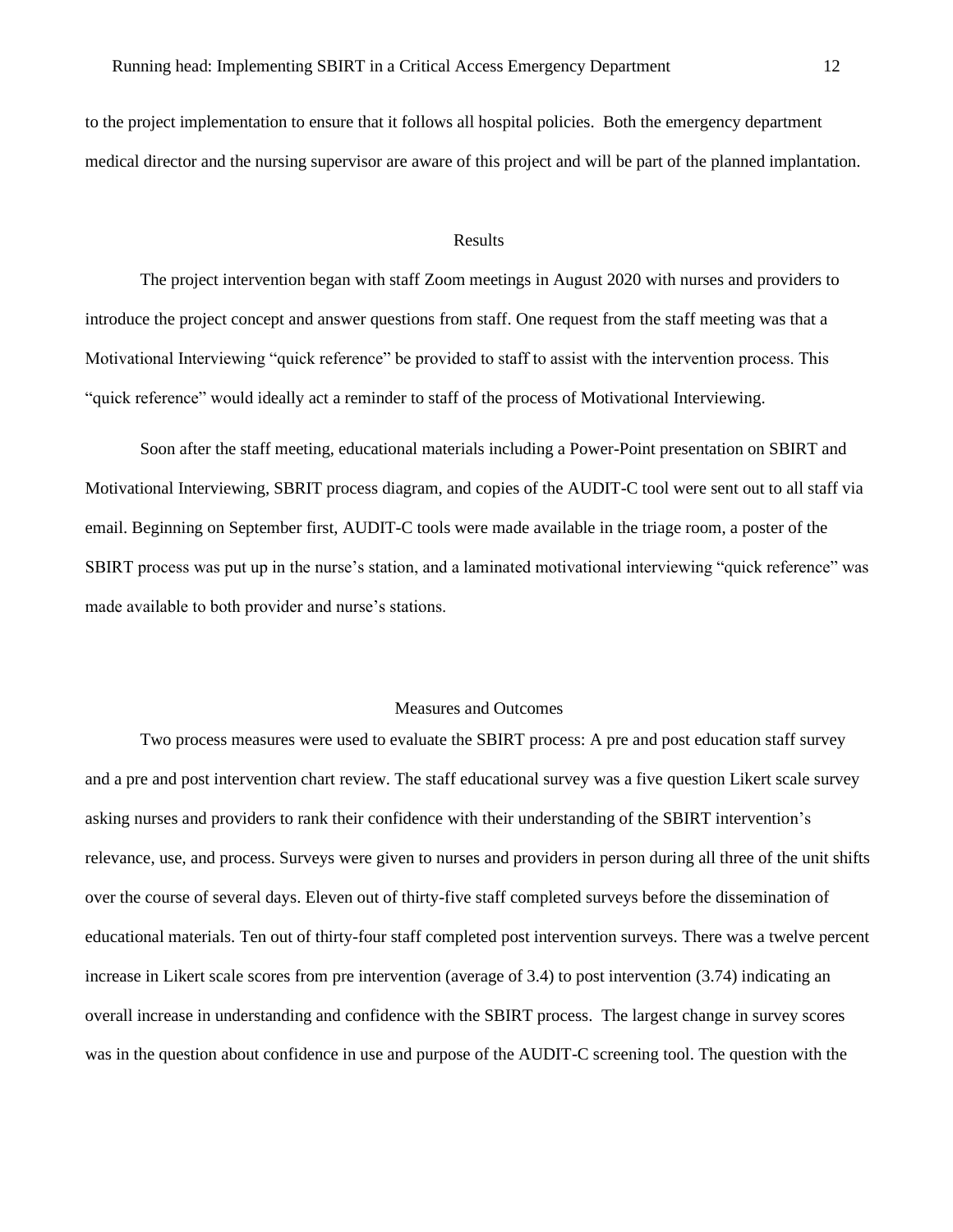overall highest score was one involving the understanding of alcohol related health outcomes. Table 1 shows the results from the staff survey with both pre and post intervention scores with five being the highest score possible.



Table 1 (Staff survey regarding AUDIT-C screening and SBIRT)

A retrospective chart review was conducted for eight weeks pre intervention and eight weeks after the intervention. A total of ten patient charts were reviewed per week for each eight-week period for a total of 160 patient charts. Twenty-four pre-intervention and ten post-intervention charts were discarded due to exclusion criteria. Alcohol screening rate was assessed by number of patients screened per ten charts reviewed (patients per week).

Post intervention chart review showed a relative increase of 1.4 screenings per ten encounters (Twentytwo percent) in the average number of patients screened for alcohol use. This increase of alcohol screening was limited to the use of the existing alcohol screening questions in the EHR and was not seen in use of the AUDIT-C tool. The AUDIT-C tool was made available during the implementation but was not widely used by nurses or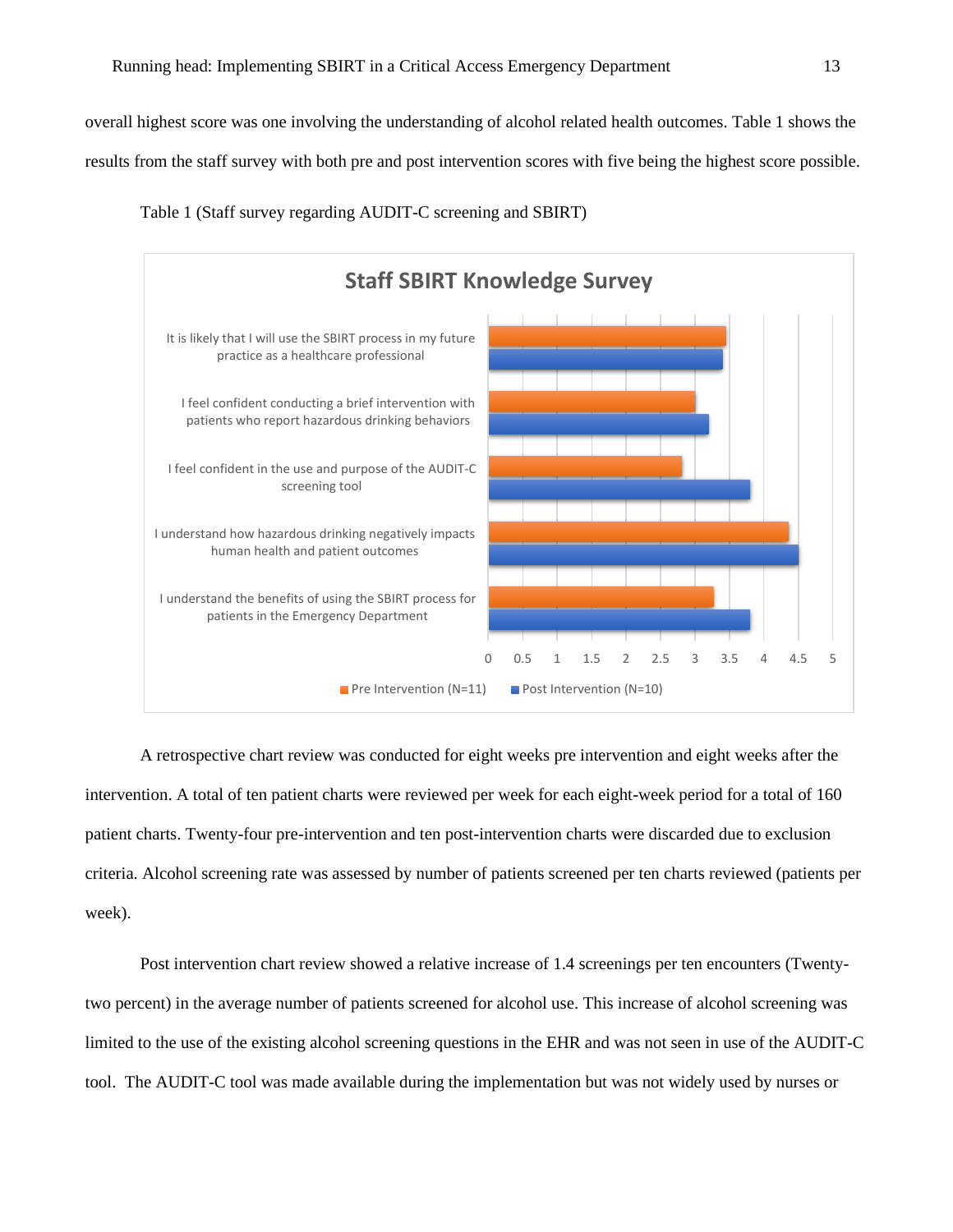providers. Only one patient after project implementation was offered a Motivational Interview and referral to treatment. Because nurses used the older alcohol screening tool and not the AUDIT-C tool, there is no validated way to determine which patients met criteria for a brief intervention and referral to treatment. Without a way to determine which patients should have received an intervention from staff, it is impossible to measure the success of this aim. Table 2 shows the number of patients screened (patients screened per 10 encounters) in blue and the daily census in orange. Project implementation began on September 1<sup>st</sup>.





#### Context of Results

This project implementation coincided with the COVID-19 pandemic and the subsequent increase in Emergency Department census as well as pressures on staffing. The unit that this project was implemented in has been struggling to keep up with staffing demands while providing safe care to its patients. During the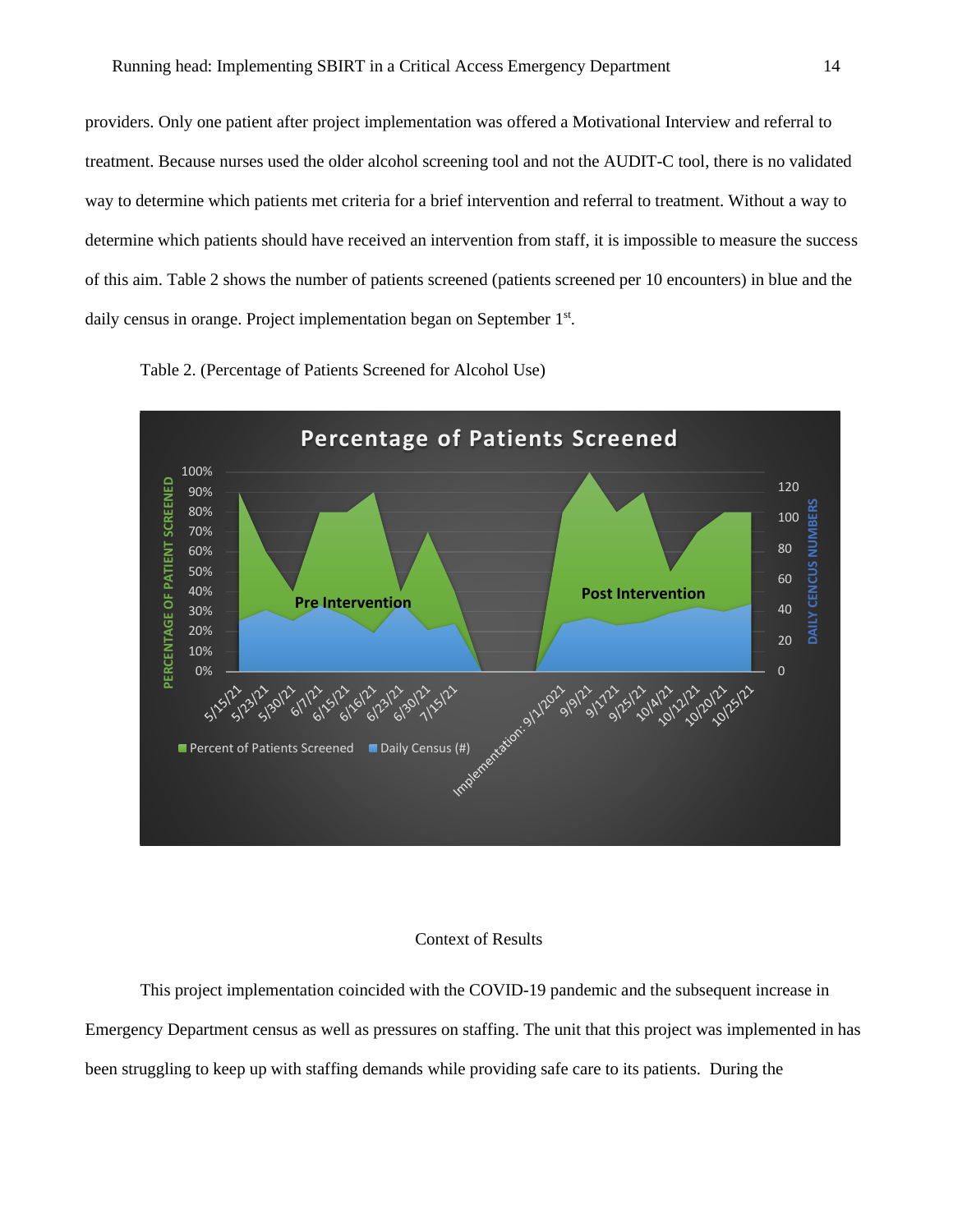implementation period one nurse retired and two left the department. Staffing needs have been met primarily by hiring travel nurses who were not familiar with the project or present for the SBIRT education. Year to date average daily census is increased by almost 5 patients per day from the year before. In a department that only has 10 beds, this swell in census has created additional challenges for staff.

The SBIRT intervention requires nurses and providers to perform an extra task and incorporate a new process into their practice. Given the context of the pressures on the department during this pandemic it is highly likely that project implementation was affected by these factors.

#### Changes to Implementation

Originally, the SBIRT process in this department was going to be a process shared by all staff to reduce the impact on any one domain. Each step in the SBIRT intervention could be performed by different staff in the unit. Before project implementation the registration desk staff had agreed to provide AUDIT-C tools to all patients that arrived to register as a patient. This process step would have allowed the triage nurse to simply collect a completed AUDIT-C from every patient and add It into the EHR, making the overall workflow more efficient.

At implementation, the head of registration changed course by deciding that the reception workers were no longer able to provide patients with the screener tool. Due to a general feeling of being overworked and having many demands on their time related to the overall demands on the department, the registration desk workers were not going to be able to initiate the screening process. This change in workflow meant that the triage nurse would have to take on this step, adding a larger burden to that staff member.

#### Summary

With the global aim of implementing an alcohol SBIRT process in the ED, the project team created a stepby-step guide for initiating an alcohol SBIRT system in a critical access Emergency Department. Nurses and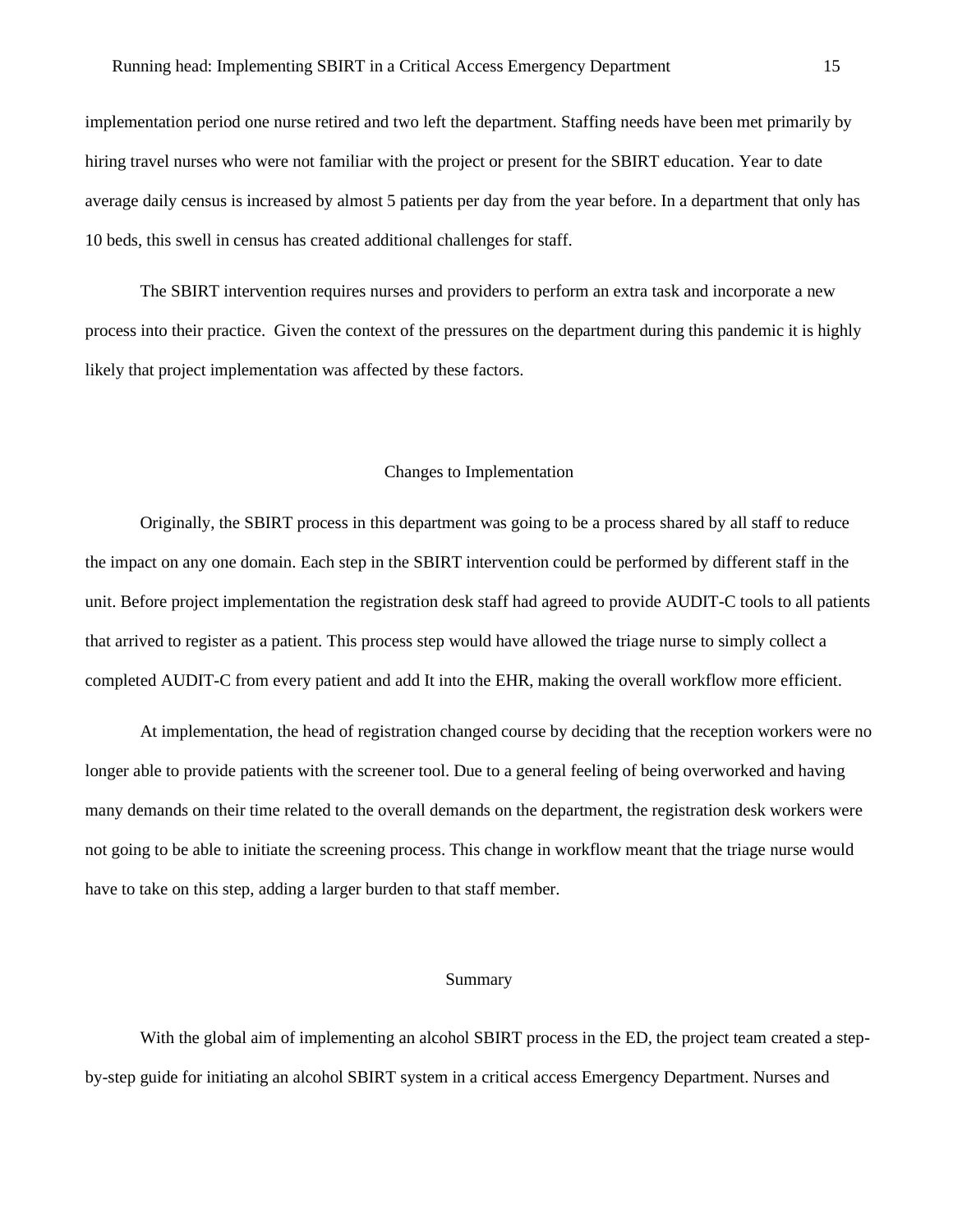providers were consulted and surveyed before the initiation of the project on their knowledge and confidence in the SBIRT process. After this survey and staff meetings, educational material was disseminated out to all clinical staff in the department. In person coaching was done regarding the use of the AUDIT C tool and for clarifying the process. After eight weeks of implementation of the SBIRT process, patient charts were reviewed and compared with results from the eight weeks preceding the implementation. Clinical staff were also given the same survey to complete after the implementation to assess for increased knowledge and confidence in the SBIRT process.

Comparisons of both staff surveys and patient chart reviews show positive change from pre-intervention to post-intervention. This increase in both metrics suggests that the education and implementation did in fact improve the rate of alcohol screening in the department.

At the outset of the project, we aimed to screen at least sixty percent of all Emergency patients by 2022. Post intervention chart review shows that the department was able to screen 79 percent patients who met inclusion criteria. Brief intervention and referral to treatment (BIRT) was only offered to one patient in the post intervention chart review period.

#### Interpretation

This project was implemented during a particularly unusual time for healthcare at both the local level and the global level. Pressures on staffing from shortages of nurses, increased patient census, and a global pandemic no doubt contributed in myriad ways to the outcomes of this project. The SBIRT process requires nurses and providers to invest time in both their own education and also in carrying out the intervention itself. This project placed a new task or burden on clinical staff and required them to consider one more facet of care delivery.

The twenty-two percent relative increase in patients screened for alcohol use was much greater than anticipated. The nurses' willingness to use the screening process on more patients was higher than anticipated at the outset of the project. Nurses however did not readily adopt the AUDIT-C screener tool and instead continued to use the one already embedded in the electronic chart. Regarding this metric, the nurses' willingness to use a new screener tool (the AUDIT-C) was lower than anticipated.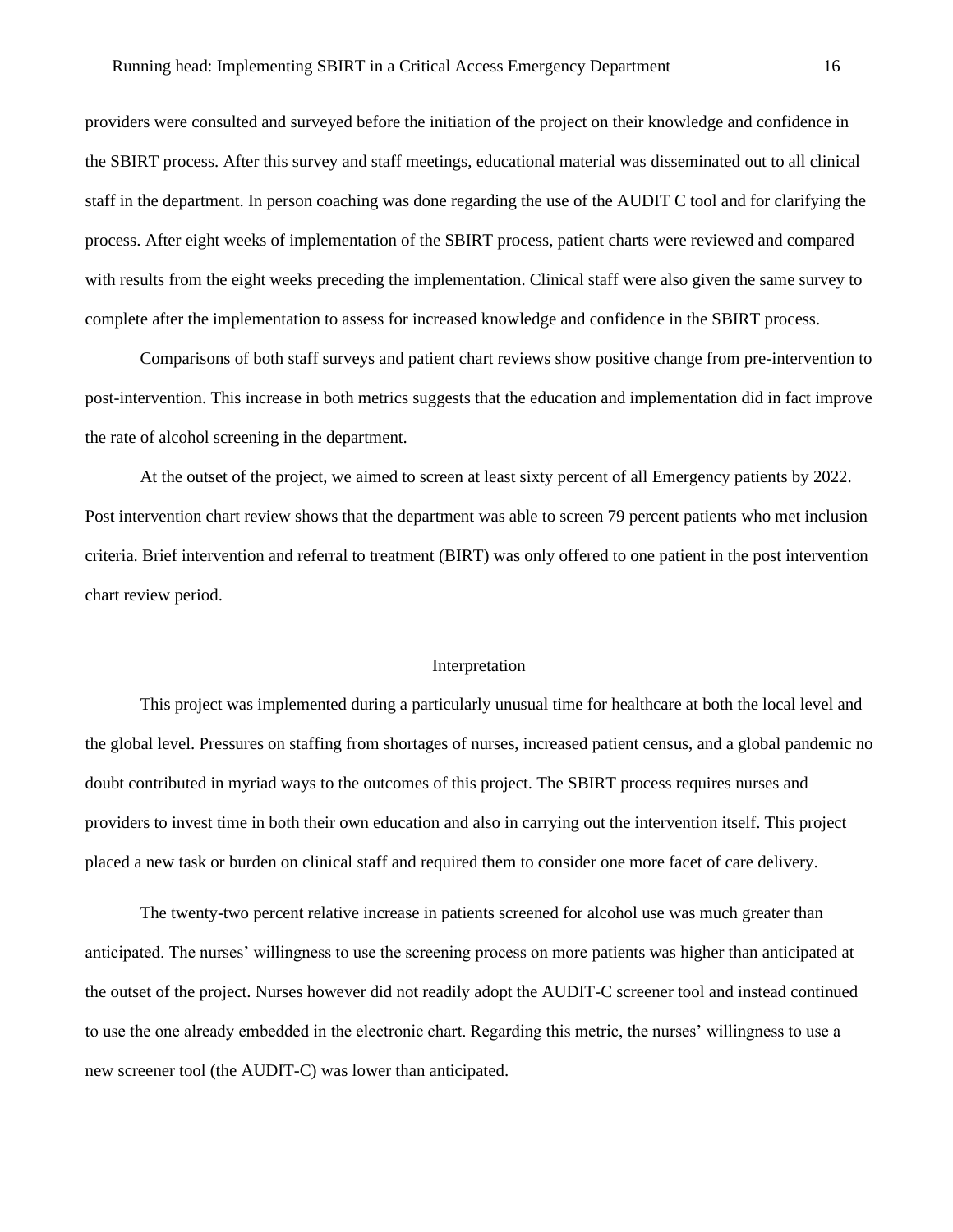#### **Costs**

The SBIRT process has intrinsic costs associated with its use primarily in the form time. The project manager spent approximately two-hundred hours on the background research, delivery of educational material, and implementation itself. This time does not include chart review or writing and organizing data. No member of the project team was paid for their time spent during its delivery however in a non-academic context this investment of time would require a financial imbursement.

#### Limitations

This project was implemented in 2021, in a ten-bed critical access Emergency Department in a small college town in the Northeast. Any conclusions about the results should be considered within this context of place and time.

Chart review data was based on judgment sampling that aimed to get a representative sample of patient charts based on knowledge about hourly census and staffing. Judgment sampling allows the project manager with knowledge of the department to define sampling parameters that target a more representative sampling of people than truly random sampling would allow. In this case the parameters were constructed to ensure that all shifts throughout the twenty-four-hour day and by extension all the clinical staff were represented in the data. Although this method of sampling has advantages it is not random sampling and is therefore susceptible to bias.

Emergency Departments are notorious for labile census through shifts, days, and seasons. Changes in census can create time pressures on staff that have the potential to impact the fidelity of a project like this one. The possibility that unit census acted as a confounding variable is possible especially considering that the chart review began and ended in different seasons (May through October). Variables such as local tourism, the College student population, and weather are all potential confounders.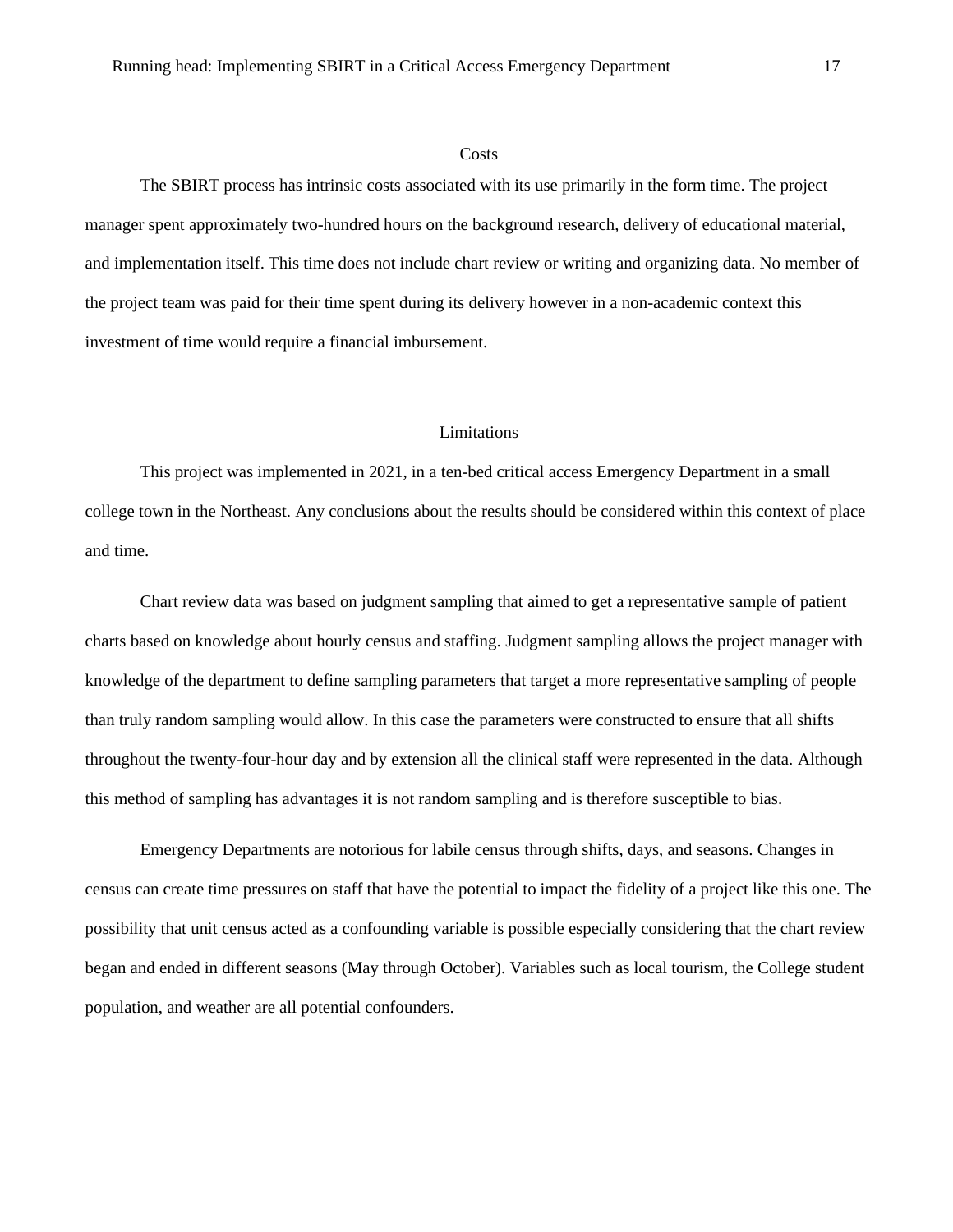In an effort to limit the potential of patient census as a confounder, all chart review data has been graphed against daily census and average daily census. Although census does not necessarily have a causal relation to percentage of patients screened, it can offer context to the data in a visual format.

#### Conclusions

One of the more challenging aspects to quality improvement interventions is staff buy-in. Staff buy-in determines whether an intervention ever actually reaches patients and changes practice. Without nurses and providers implementing the practice change, no intervention would ever manifest itself. The promising results of this quality improvement intervention show that it is possible to increase screening of patients for alcohol use in a critical access ED. Even during higher-than-normal census and during a pandemic, enough nurses bought-in to the educational materials on SBIRT and implemented the AUDIT-C tool. Because of this buy-in there was a market increase in the number of patients screened for alcohol use. These results are very promising in terms of what they imply for potential changes in practice.

#### Sustainability

This intervention, including review of the literature, planning, and implementation required approximately three-hundred hours of work. The intervention in the ED itself cost extra time for all the nurses and providers involved. Although the SBIRT process is designed to be efficient in a fast-paced healthcare environment, it does require some amount of time and energy. At the close of this project the unit transitioned to a new Electronic Health Record that has the AUDIT-C tool embedded. This change will make the use of screening much easier for triage nurses and make it more likely for the SBIRT process to be utilized. Perhaps the most critical facet to sustainability is staff buy-in for the intervention. The nurses working in the project site ED had very high buy in for this intervention.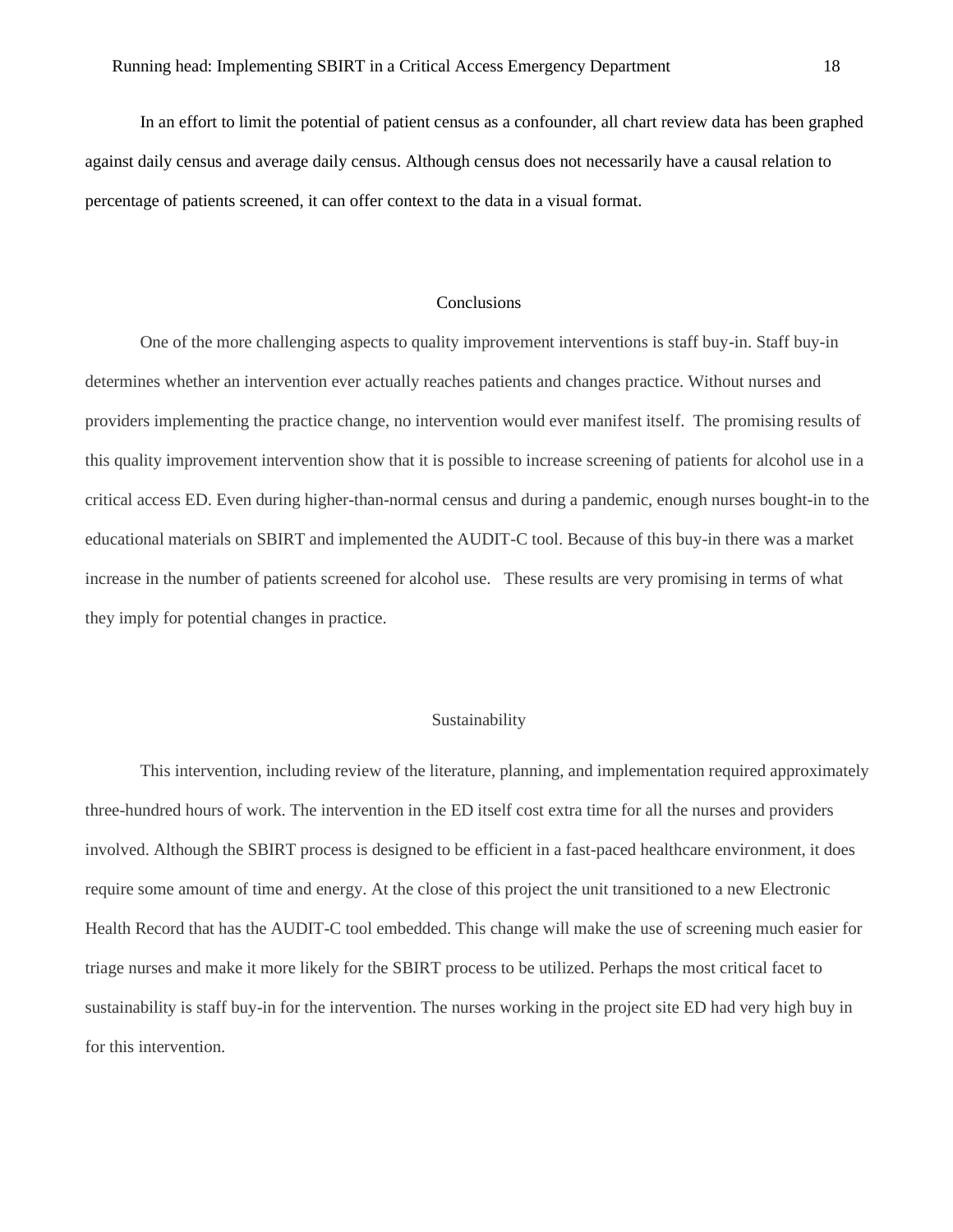Implications for practice and for further study in the field

Alcohol is directly or indirectly related to many of the Emergency Department visits each year in the United States. The literature has shown the efficacy of using the SBIRT process with ED patients and shown successful reductions in harmful drinking from even minimal interventions. Emergency Departments that implement universal screening for alcohol use not only see future reductions in actual alcohol consumed but also the costs associated with readmission. SBIRT for alcohol use has the potential to improve the outcomes of all patients who utilize the Emergency Department.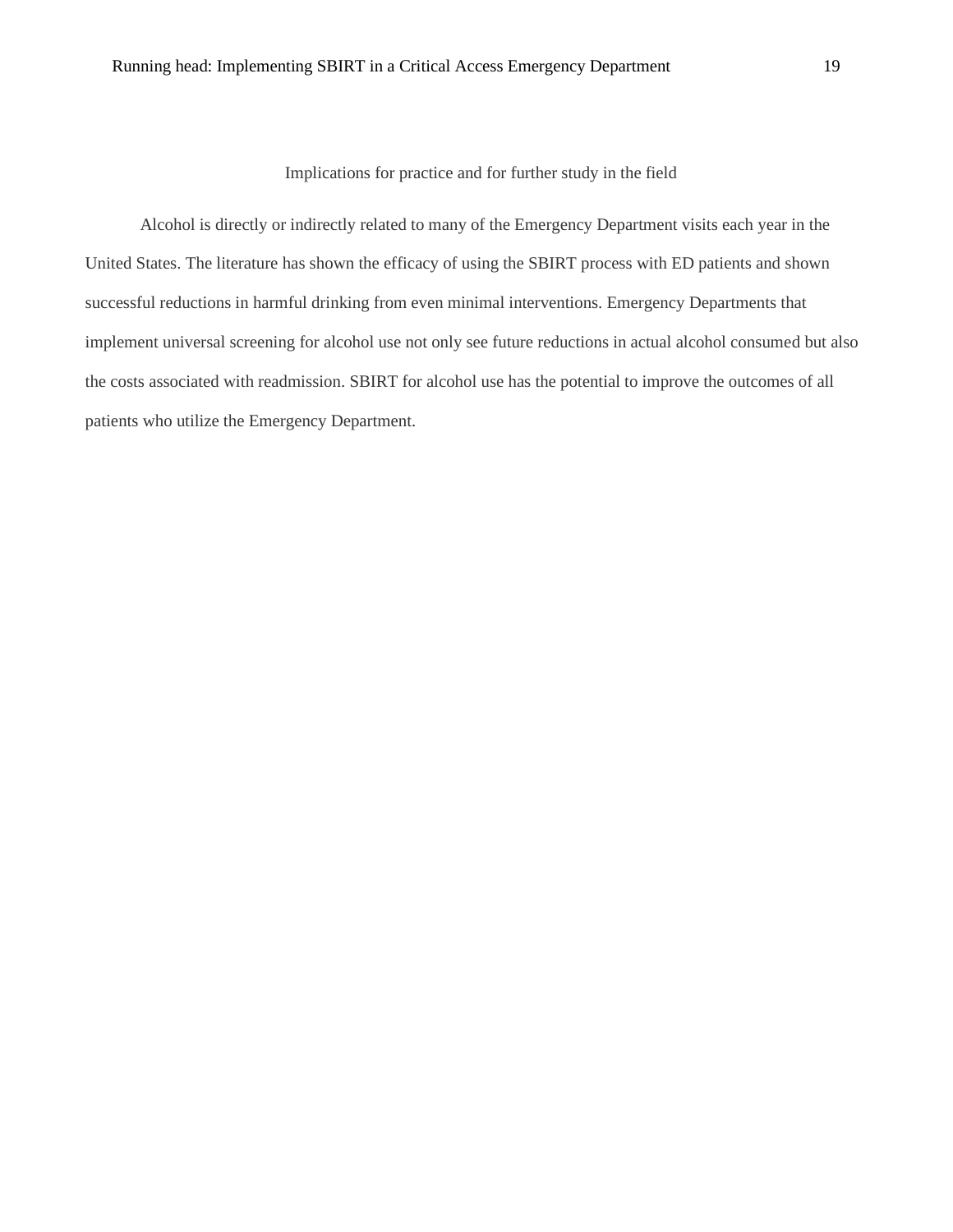#### References:

- Alcohol Research Group. (2015). US Drinking Norms Updated. Retrieved April 17, 2021, from https://arg.org/news/drinking-norms-in-the-us/
- Alcohol Use Disorders Identification Test (AUDIT-C)—Viral Hepatitis and Liver Disease. (2020). [Teaching Material]. Retrieved April 28, 2021, from https://www.hepatitis.va.gov/alcohol/treatment/audit-c.asp

Bacidore, V., Letizia, M., & Mitchel, A. M. (2017). Implementing Interprofessional Alcohol Screening, Brief Intervention, and Referral to Treatment in the Emergency Department: An Evidence-Based Quality Improvement Initiative. Advanced Emergency Nursing Journal, 39(3), 199–216.

https://doi.org/10.1097/TME.0000000000000151

- Barata, I. A., Shandro, J. R., Montgomery, M., Polansky, R., Sachs, C. J., Duber, H. C., Weaver, L. M., Heins, A., Owen, H. S., Josephson, E. B., & Macias-Konstantopoulos, W. (2017). Effectiveness of SBIRT for Alcohol Use Disorders in the Emergency Department: A Systematic Review. The Western Journal of Emergency Medicine, 18(6), 1143–1152.<https://doi.org/10.5811/westjem.2017.7.34373>
- Bernstein, E., Bernstein, J. A., Stein, J. B., & Saitz, R. (2009). SBIRT in Emergency Care Settings: Are We Ready to Take it to Scale? Academic Emergency Medicine, 16(11), 1072–1077. https://doi.org/10.1111/j.1553-2712.2009.00549.x
- Cunningham, R. M., Chermack, S. T., Ehrlich, P. F., Carter, P. M., Booth, B. M., Blow, F. C., Barry, K. L., & Walton, M. A. (2015). Alcohol Interventions Among Underage Drinkers in the ED: A Randomized Controlled Trial. Pediatrics, 136(4), e783–e793[. https://doi.org/10.1542/peds.2015-1260](https://doi.org/10.1542/peds.2015-1260)
- Fernandez, A. C., Waller, R., Walton, M. A., Bonar, E. E., Ignacio, R. V., Chermack, S. T., Cunningham, R. M., Booth, B. M., Ilgen, M. A., Barry, K. L., & Blow, F. C. (2019). Alcohol use severity and age moderate the effects of brief interventions in an emergency department randomized controlled trial. Drug and Alcohol Dependence, 194, 386–394.<https://doi.org/10.1016/j.drugalcdep.2018.10.021>

Gentilello, L. M., Ebel, B. E., Wickizer, T. M., Salkever, D. S., & Rivara, F. P. (2005). Alcohol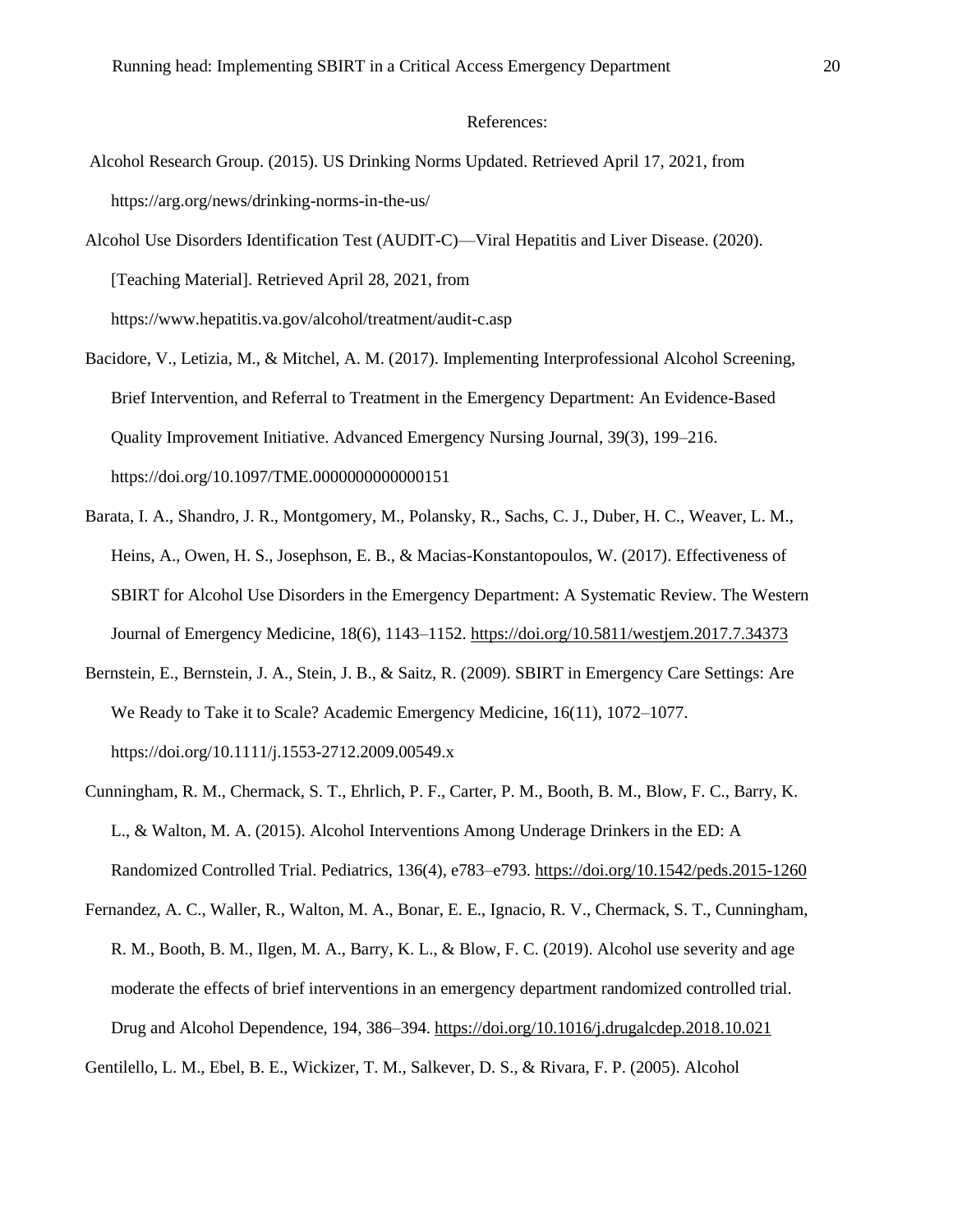Interventions for Trauma Patients Treated in Emergency Departments and Hospitals: A Cost Benefit Analysis. Annals of Surgery, 241(4), 541–550.<https://doi.org/10.1097/01.sla.0000157133.80396.1c>

- Hawk, K., & D'Onofrio, G. (2018). Emergency department screening and interventions for substance use disorders. Addiction Science & Clinical Practice, 13.<https://doi.org/10.1186/s13722-018-0117-1>
- Loon, M. van, Mast, R. C. V. der, Linden, M. C. van der, & Gaalen, F. A. van. (2020). Routine alcohol screening in the ED: Unscreened patients have an increased risk for hazardous alcohol use. Emergency Medicine Journal, 37(4), 206–211[. https://doi.org/10.1136/emermed-2019-208721](https://doi.org/10.1136/emermed-2019-208721)
- Loon, M., van Gaalen, A. C. P., van der Linden, M. C., & Hagestein-De Bruijn, C. (2017). Evaluation of screening and brief intervention for hazardous alcohol use integrated into clinical practice in an inner city Emergency Department. European Journal of Emergency Medicine, 24(3), 224–229. https://doi.org/10.1097/MEJ.0000000000000320
- Love, A. C., Greenberg, M. R., Brice, M., & Weinstock, M. (2008). Emergency Department Screening and Intervention for Patients With Alcohol-Related Disorders: A Pilot Study. The Journal of the American Osteopathic Association, 108(1), 12–20.<https://doi.org/10.7556/jaoa.2008.108.1.12>
- Merchant, R. C., Romanoff, J., Zhang, Z., Liu, T., & Baird, J. R. (2017). Impact of a brief intervention on reducing alcohol use and increasing alcohol treatment services utilization among alcohol- and drug using adult emergency department patients. Alcohol (Fayetteville, N.Y.), 65, 71–80. https://doi.org/10.1016/j.alcohol.2017.07.003
- Petiprin (2020). Lewin's Change Theory. Nursing Theory. Retrieved April 7, 2021, from https://nursing theory.org/theories-and-models/lewin-change-theory.php
- Pringle, J. L., Kelley, D. K., Kearney, S. M., Aldridge, A., Dowd, W., Johnjulio, W., Venkat, A., Madden, M., & Lovelace, J. (2018). Screening, Brief Intervention, and Referral to Treatment in the Emergency Department: An Examination of Health Care Utilization and Costs. Medical Care, 56(2), 146–152. https://doi.org/10.1097/MLR.0000000000000859

Sommers, M. S., Lyons, M. S., Fargo, J. D., Sommers, B. D., McDonald, C. C., Shope, J. T., & Fleming,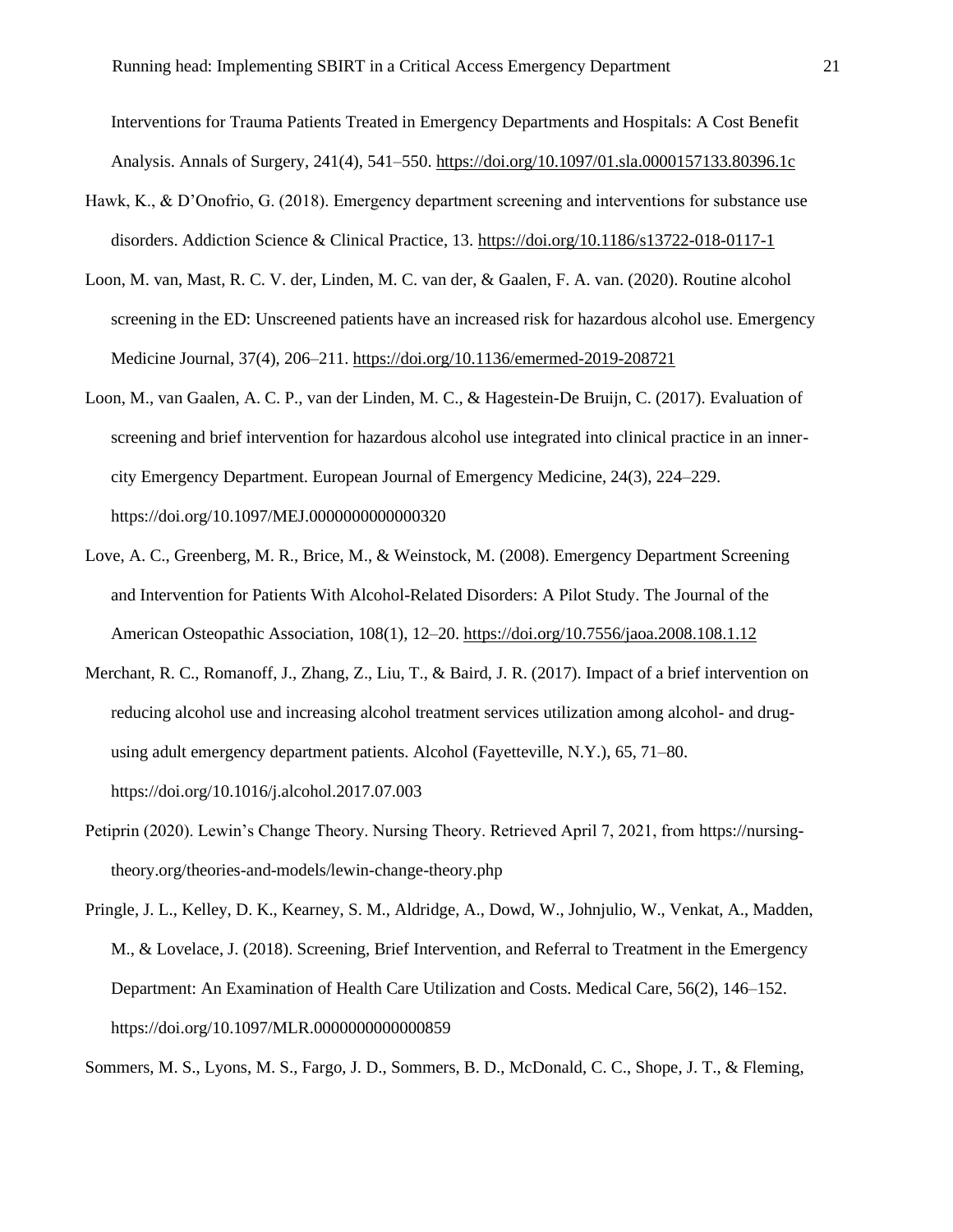M. F. (2013). Emergency department-based brief intervention to reduce risky driving and hazardous/harmful drinking in young adults: A randomized controlled trial. Alcoholism, Clinical and Experimental Research, 37(10), 1753–1762. https://doi.org/10.1111/acer.12142

- U.S. Census Bureau QuickFacts: Middlebury CDP, Vermont. (2019). Retrieved from https://www.census.gov/quickfacts/fact/table/middleburycdpvermont/PST045219#PST045219
- Vermont Department of Health. (2018). Behavioral Risk Factor Surveillance System, 2018 Report. Retrieved from https://www.healthvermont.gov/sites/default/files/documents/pdf/HS VR\_2018\_BRFSSReport.pdf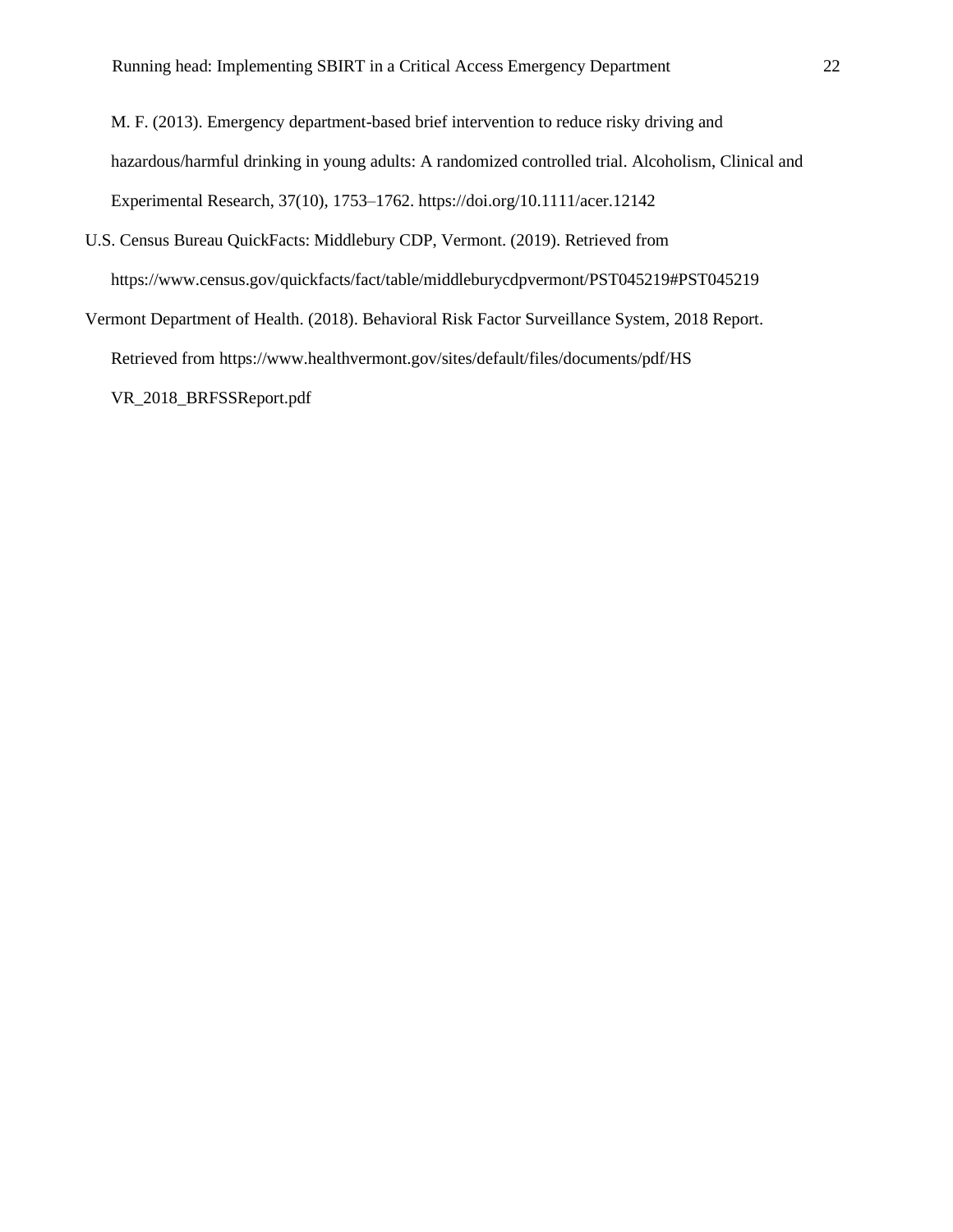# **Appendix A**

# **Synthesis Table**

| <b>Author, YEAR</b>                   | <b>Study Design</b><br><b>Theoretical</b><br><b>Framework</b> | <b>Sample</b><br><b>Characteristics</b><br>& Setting                                                      | <b>Variables:</b><br>Independent<br><b>Dependent</b>                                                                             | <b>Data</b><br><b>Analysis</b>        | Main<br><b>Findings</b>                                                                                                                                  | Level of<br>Evidence** |
|---------------------------------------|---------------------------------------------------------------|-----------------------------------------------------------------------------------------------------------|----------------------------------------------------------------------------------------------------------------------------------|---------------------------------------|----------------------------------------------------------------------------------------------------------------------------------------------------------|------------------------|
| Bacidore, Kameg,<br>Mitchell,<br>2020 | Review best<br>clinical<br>practice                           | ER setting<br>-How to make<br><b>SBIRT</b><br>sustainable in the<br>ER                                    | <b>SBIRT</b><br>practices and<br>their effect on<br>sustainability<br>of program                                                 | N/A                                   | -Time efficient<br>-EHR<br>incorporation<br>-Champion<br>actors                                                                                          | Level 5                |
| Bruguera, Barrio,<br>2021             | <b>RCT</b><br>Follow up at<br>18 weeks and 1<br>year          | ER setting alcohol<br>use SBIRT<br>Adults over 18                                                         | Independent:<br>adults given<br>leaflet on<br>drinking.<br>Dependent:<br>pt.'s given<br><b>BIRT</b> in ER                        | Multi-level<br>regression<br>analysis | -SBIRT has<br>effect up to 1<br>year out<br>compared to<br>control.                                                                                      | Level 1                |
| <b>Bernstien</b><br>2007              | Survey                                                        | ER providers                                                                                              | Comfort with<br><b>SBIRT</b> process<br>and MI<br>specifically                                                                   |                                       | Short<br>educational<br>sessions<br>dramatically<br>increased<br>provider<br>comfort with<br>MI techniques                                               | Level 5                |
| Cunningham et al.<br>2015             | <b>RCT</b>                                                    | 836 ER patients<br>age 14-20 who<br>screened positive<br>for at risk<br>drinking (AUDIT-<br>$\mathcal{C}$ | Independent=<br>receiving BI in<br>ER and post<br>visit follow up.<br>Dependent=<br>AUDIT score,<br>alcohol related<br>injuries. | Regression<br>analysis                | Pts. who<br>received BI<br>from human or<br>computer had<br>reduced<br>alcohol<br>consumption<br>and alcohol<br>consequences<br>3-12 months<br>out.      | Level 1                |
| Fernandez, et al.,<br>2019            | <b>RCT</b>                                                    | 750 adult ER pts.<br>Who previously<br>reported recent<br>risky drinking                                  | Both computer<br>BI and human<br>BI<br>Dependent=<br><b>AUDIT-C</b><br>score                                                     | latent<br>growth<br>curve<br>modeling | All BI groups<br>found<br>reductions in<br><b>AUDIT-C</b><br>scores over 12<br>months post<br>ER visit and<br>young pts. Did<br>well with<br>Computer BI | Level 1                |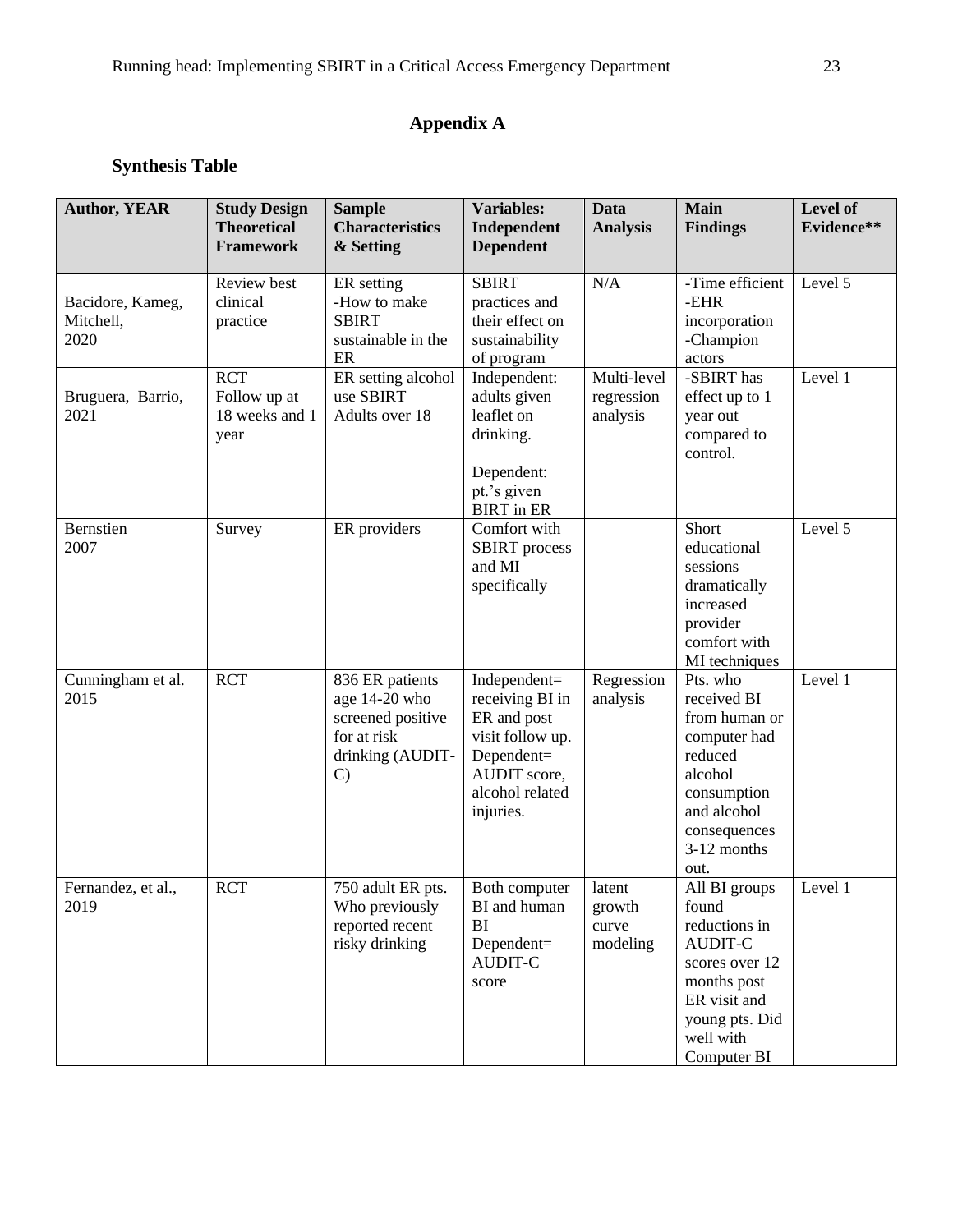| <b>Author, YEAR</b>        | <b>Study Design</b><br><b>Theoretical</b><br><b>Framework</b> | <b>Sample</b><br><b>Characteristics</b><br>& Setting                                                  | <b>Variables:</b><br>Independent<br><b>Dependent</b>                                                                      | <b>Data</b><br><b>Analysis</b>                                      | <b>Main</b><br><b>Findings</b>                                                                                                                                                                           | Level of<br>Evidence** |
|----------------------------|---------------------------------------------------------------|-------------------------------------------------------------------------------------------------------|---------------------------------------------------------------------------------------------------------------------------|---------------------------------------------------------------------|----------------------------------------------------------------------------------------------------------------------------------------------------------------------------------------------------------|------------------------|
| Glann, et al.<br>2019      | QI pre/post<br>intervention<br>data analysis                  | <b>Adult</b> patients<br>admitted to<br>hospital floor<br>from ER in<br>tertiary care VA<br>hospital. | Intervention of<br><b>AUDIT-C</b><br>screen and<br>CIWA-ar and<br>length of stay.                                         | Fisher's<br>exact test<br>descriptive<br>statistics.                | Use of CIWA-<br>ar and<br><b>AUDIT-C</b><br>have<br>implications<br>for improving<br>patient care by<br>early<br>identification<br>of AUD                                                                | Level 4                |
| Loon, Van der Mast<br>2017 | Prospective<br>cohort<br>Secondary<br>analysis                | Adult $(18+)$ ER<br>patients (28,000)<br>large inner city<br>ER in the<br>Netherlands                 | Which patients<br>were not<br>screened for<br>various reasons<br>and what is<br>their risk<br>profile for<br>alcohol use? | Chi<br>squared<br>test, t-tests,<br>and Mann-<br>Whitney U<br>tests | Patients who<br>were not<br>screened using<br>AUDIT-C had<br>more risk<br>factors for<br>dangerous<br>drinking.                                                                                          | Level 2                |
| Loon, Van der Mast<br>2017 | Prospective<br>cohort                                         | Adult $(18+)$ ER<br>patients (28,000)<br>large inner city<br>ER in the<br>Netherlands                 | Patients<br>received BI and<br>educational<br>material<br>Dependent=<br>alcohol<br>consumption                            | Chi<br>Squared<br>test                                              | At 3 month<br>follow up, in<br>pt.s who<br>received BI<br>35% either<br>reduced or<br>stopped<br>drinking.                                                                                               | Level 2                |
| Merchant, et al.,<br>2017  | <b>RCT</b>                                                    | 833 adult ER<br>patients                                                                              | Screened with<br><b>ASSIST</b> tool<br>and either<br>received MI or<br>not.                                               | Summary<br>statistics                                               | Both MI group<br>and no MI<br>group had<br>similar<br>reductions in<br>drinking<br>behavior 3<br>months out.<br>Reductions did<br>not continue<br>after 3 month.<br>Ongoing<br>follow up<br>recommended. | Level 1                |
| Pringle<br>2018            | Observational                                                 | 2546<br>Adult pts. in the<br>ER in Allegany<br>co. PA                                                 | Intervention<br>hospital in<br>2012 vs.<br>nonintervention                                                                | Multilevel<br>regression                                            | Overall<br>healthcare<br>costs were<br>21% lower and                                                                                                                                                     | Level 3                |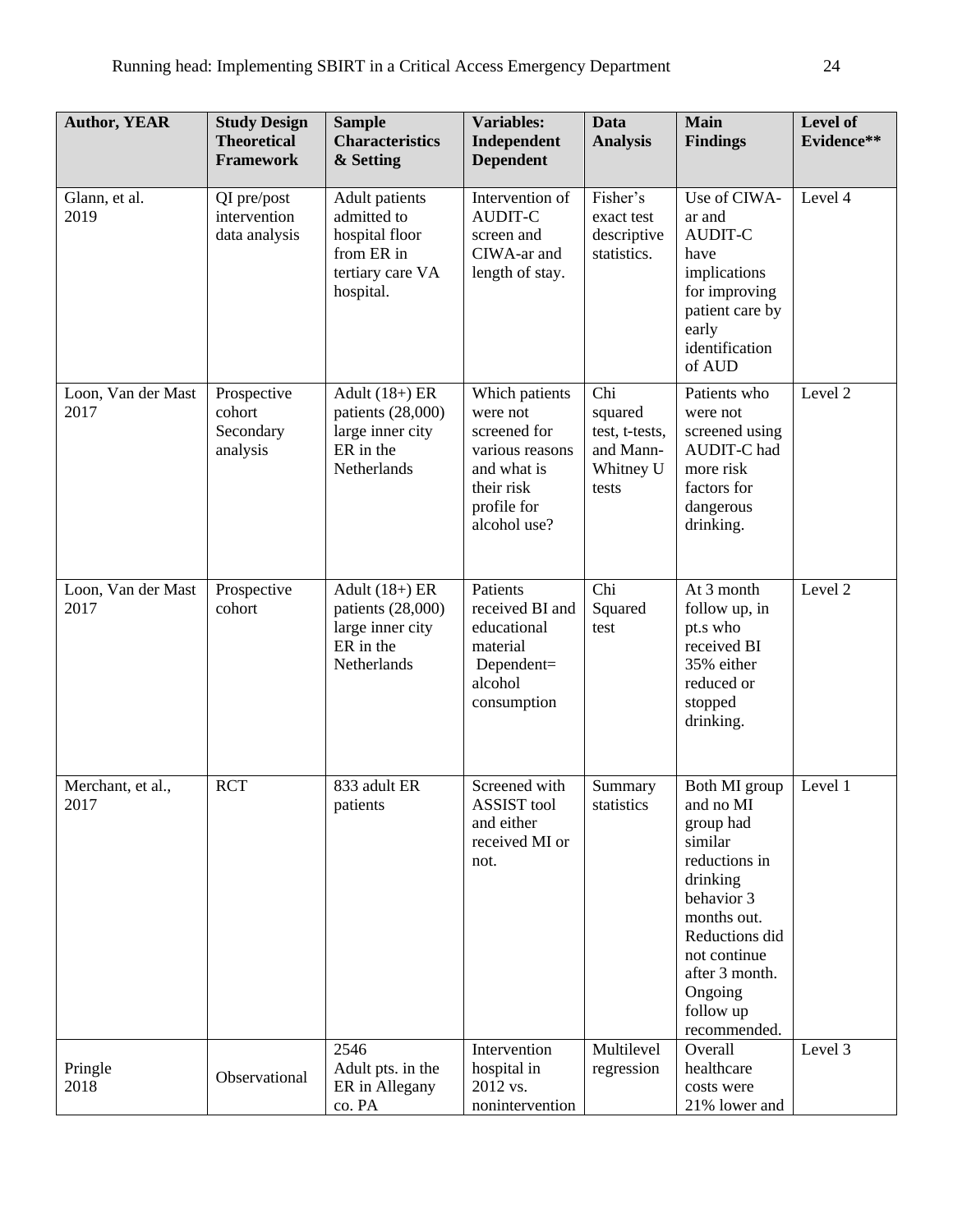| <b>Author, YEAR</b> | <b>Study Design</b><br><b>Theoretical</b><br><b>Framework</b> | <b>Sample</b><br><b>Characteristics</b><br>& Setting                  | <b>Variables:</b><br>Independent<br><b>Dependent</b>                                                   | Data<br><b>Analysis</b>                                                | <b>Main</b><br><b>Findings</b>                                                                      | Level of<br>Evidence** |
|---------------------|---------------------------------------------------------------|-----------------------------------------------------------------------|--------------------------------------------------------------------------------------------------------|------------------------------------------------------------------------|-----------------------------------------------------------------------------------------------------|------------------------|
|                     |                                                               |                                                                       | hospitals or<br>same hospital<br>in $2010$                                                             |                                                                        | fewer ER<br>visits for pt's<br>who received<br><b>SBIRT</b> in ED                                   |                        |
| Sommers<br>2013     | <b>RCT</b>                                                    | ER patients 18-44<br>who screened<br>positive for at risk<br>drinking | <b>Brief</b><br>intervention<br>group, no<br>contact control<br>group, and<br>contact control<br>group | T and chi<br>square<br>tests.<br>mixed<br>linear,<br>general<br>linear | Risky driving<br>and drinking<br>were reduced<br>9 months out<br>with the<br>intervention<br>group. | Level 1                |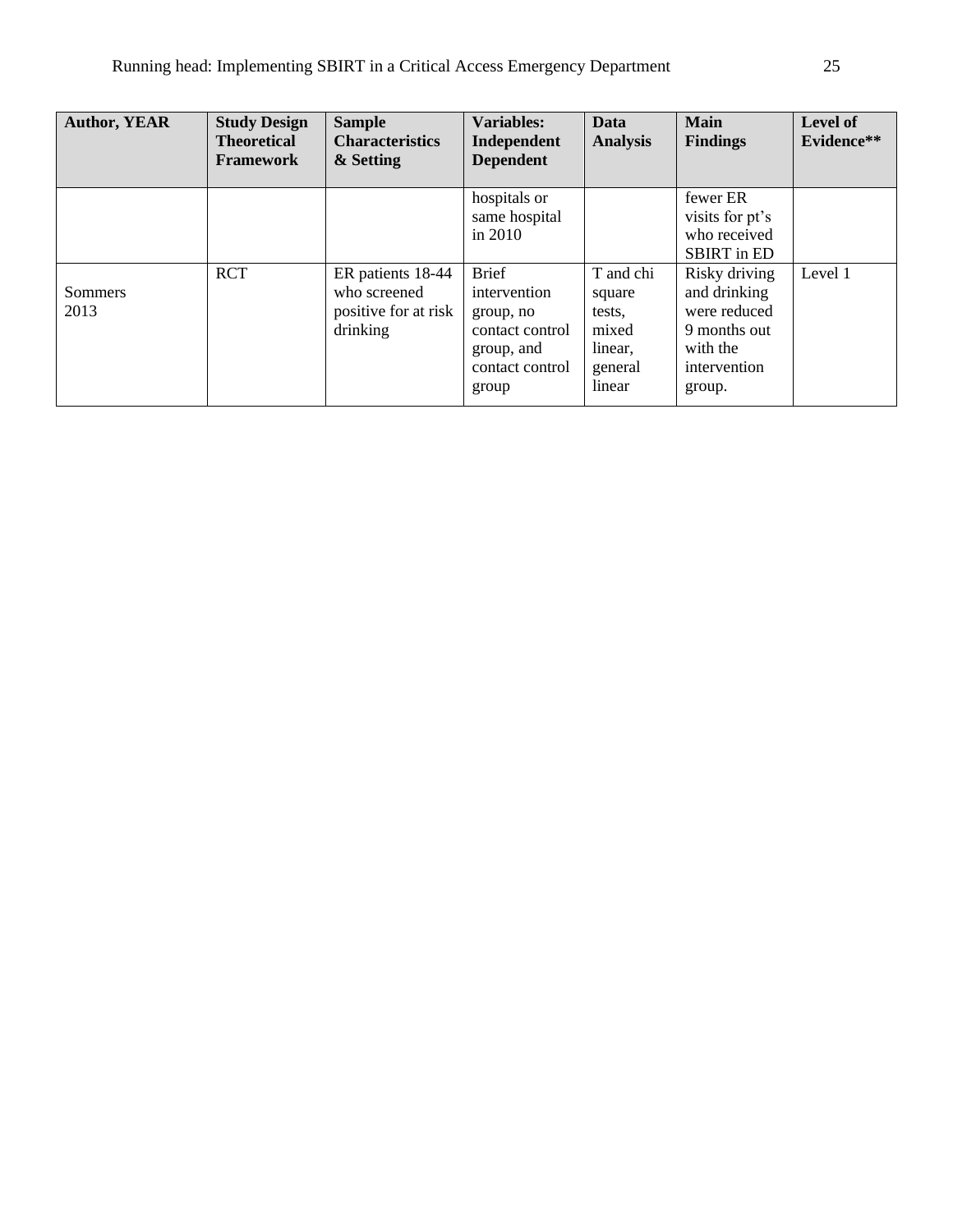